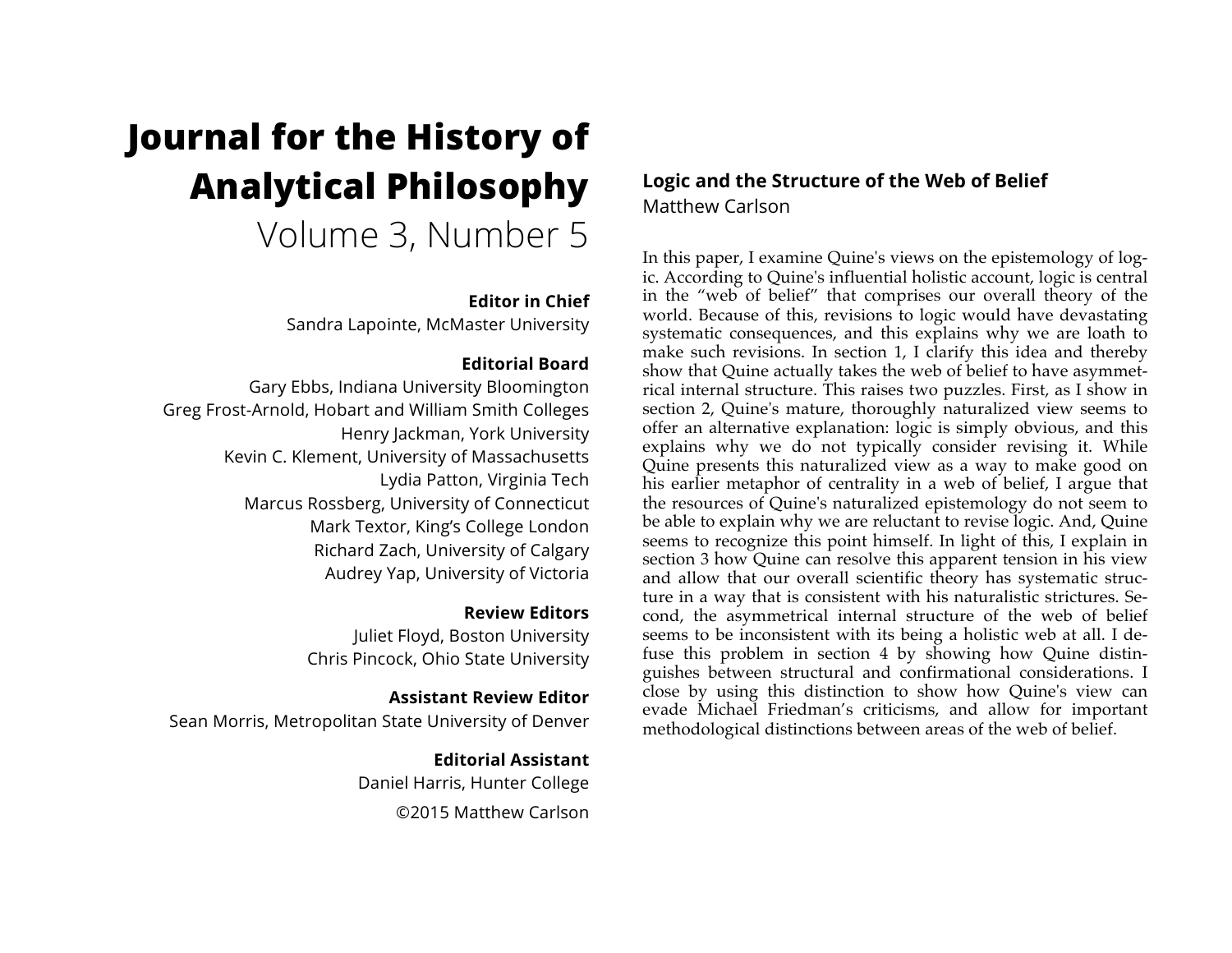# **Logic and the Structure of the Web of Belief**

# Matthew Carlson

#### **1. The Metaphor**

Quine describes the structure of science variously as a web, a fabric, and a field of force. This idea of *confirmational holism* is at work in the famous passage in *§*V of "Two Dogmas of Empiricism" (Quine 1951) in which Quine claims that theories face the tribunal of experience only as a corporate body. Theories, on this view, can be confirmed or disconfirmed only in their entirety. $^1$  Given this, it is natural to ask how, according to this view, should we respond to disconfirmation? It would clearly be an over-reaction to reject the *entire* theory and start over. Rather, Quine says, we should revise only as much as we have to restore "equilibrium." The principle at work here is, as Quine puts it, "a maxim of minimum mutilation." (Quine 1970: 7) Quine cites this principle in various places, but it is most common in his discussions of revisions of logic. (Quine 1986a: Ch. 6) Thus, even though logic is in principle revisable, logic is typically accorded immunity to revision when our overall theory is disconfirmed by experience. This is because logic occupies a "central" place in our theorizing, and in consequence revision of it would require drastic revision of the entire system. Quine writes:

Mathematics and logic, central as they are to the conceptual scheme, tend to be accorded such immunity, in view of our conservative preference for revisions which disturb the system least; and herein, perhaps, lies the "necessity" which the laws of mathematics and logic are felt to enjoy. (Quine  $1950$ : xiii).<sup>2</sup>

The central elements of our theory—such as logic and mathematics—are those that we give up last, if at all, in the face of "recalcitrant" experience. This is explained by the fact that we have a "conservative preference for revisions which disturb the system least" and the idea that revision of a central element of our theory would require widespread revisions in other areas of our overall theory. This much seems clear enough. But why do some revisions to our overall theory disturb it more than others? In particular, why would revisions to central elements such as logic or mathematics "reverberate intolerably" (Quine 1990b: 15), while revisions to less central elements would not?

In sum, we have the following problem. Quine explains why we typically do not consider revising logic, despite the fact that this option is always open to us, by pointing out that logic is "central" in our overall theory of the world. But to understand this explanation, we must understand why revision of central elements of our overall theory would require widespread revisions elsewhere in the theory. I propose to tackle this problem by investigating Quine's notion of centrality in the web of belief, taking it as a constraint on a proper understanding of centrality that it will allow us to explain why revision of central elements of our overall theory woul greatly "disturb" it. As I will show, a proper understanding of Quine's notion of centrality reveals that the web of belief must have a ramified, asymmetrical internal structure in which the central elements are, in a sense to be explained, fundamental. And, as I will argue in *§*4, this understanding of Quine's view will allow us to see how to square Quine's confirmational holism with the idea, advanced in a number of places by Michael Friedman, that some parts of scientific theories (such as logic and mathematics) are prior to and presupposed by other parts (such as physics applied to empirical phenomena).

#### **1.1 Centrality and Generality**

Recall that our overall scientific theory, according to Quine, is like a fabric or field of force that makes contact with experience only at its edges. (Quine 1951: *§*VI) The "periphery" of our overall scientific theory thus comprises our observation sentences; sentences that, as it were, make direct contact with experience. Observation sentences are characterized not only by their direct contact with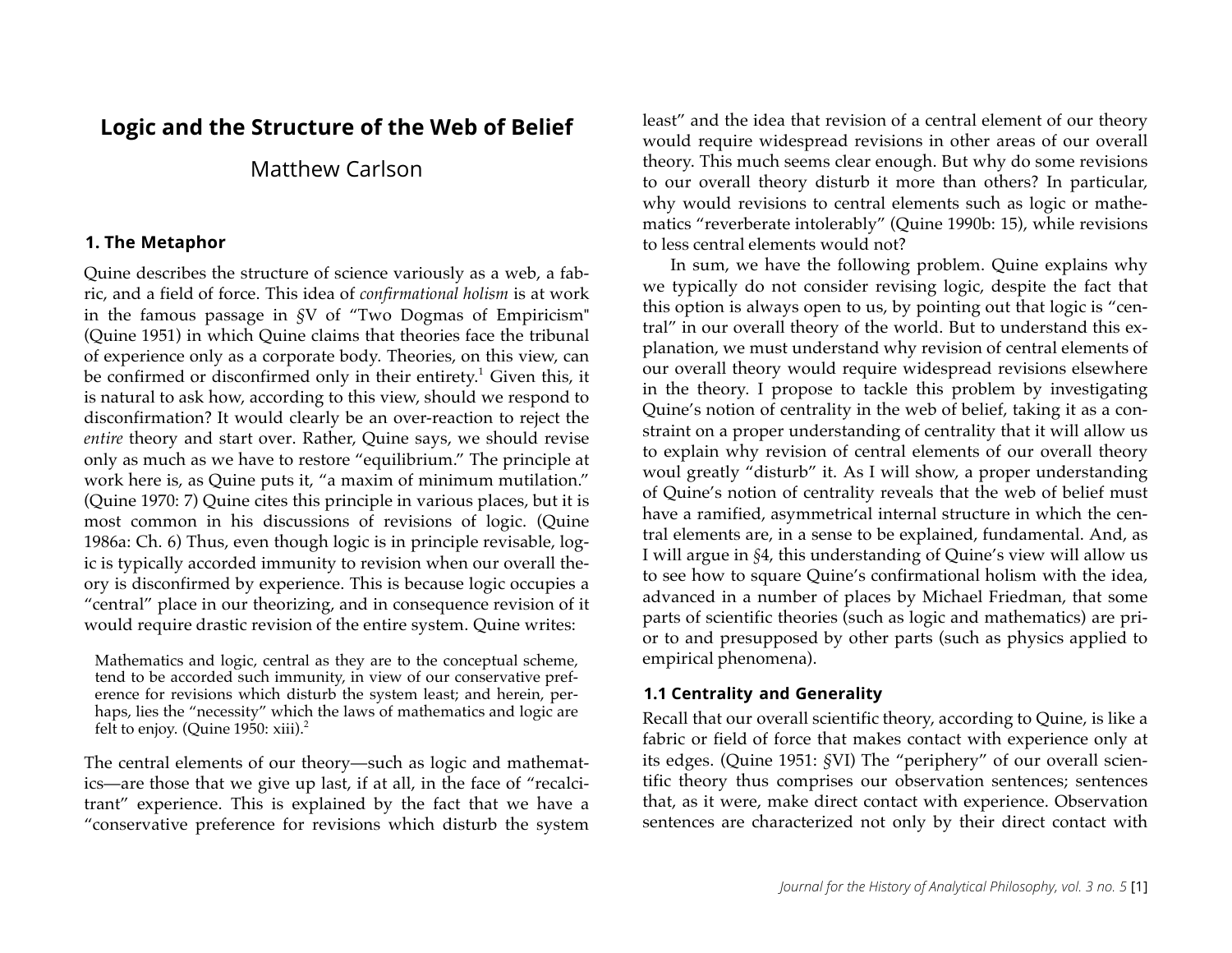experience, but also, in light of the fact that they are occasion sentences, by their particularity. This suggests that, by contrast, the central elements of our web of belief should be those which are furthest from experience and most general. <sup>3</sup> And this is just what we find in Quine's writings. Quine writes that

highly theoretical statements of physics or logic or ontology. . . may be thought of as relatively centrally located within the total network, meaning merely that little preferential connection with any particular sense data obtrudes itself. (Quine 1951: 41)

And, in explaining that there is a "kinship" between mathematics and logic, on the one hand, and more abstract physics on the other, Quine notes that these theoretical areas are both highly general and distant from observation. Quine writes:

The kinship I speak for is rather a kinship with the most general and systematic aspects of natural science, farthest from observation. Mathematics and logic are supported by observation only in the indirect way that those aspects of natural science are supported by observation; namely, as participating in an organized whole which, way up at its empirical edges, squares with observation. (Quine 1970: 100)

In these passages, Quine claims that logic, mathematics, and theoretical physics, the most central elements of our overall theory, are also the most general and farthest from experience.

This already shows that the centrality of a sentence in our overall theory does not simply amount to its being unlikely to be revised, contrary to what many interpreters—for instance Michael Friedman (2001: 33–34)—claim. Observation sentences and general laws of logic and mathematics are all unlikely to be revised, but only the latter are central in our overall theory. As Quine (1950: xii–xiii) notes, while we are reluctant to revise either observation sentences or general laws, our reluctance is due to two "somewhat opposite" priorities. On the one hand, observation sentences "must be guarded pretty jealously" because they serve to provide empirical content for the system as a whole. On the other hand, general laws are usually not chosen for revision because, as I noted above, their revision would greatly "disturb" the overall system. Hence, centrality for Quine does not simply amount to unlikelihood of revision; to think otherwise is to blot out the difference between the central and the peripheral. This point will be especially important again in *§*2.1 and *§*4.1.

I have just argued that, on a natural understanding of Quine's metaphor of centrality, sentences that are central in our overall theory are highly general. In fact Quine conceives of logical laws as "the most central and crucial statements of our conceptual scheme" (Quine 1950: xiv) and as comprising most general portion of our overall theory. That is, Quine's conception of logic accords with the venerable Fregean idea that logic is the most general scientific discipline; in Quine's words, it is "a compendium of the broadest traits of reality". (Quine 1970: 96)

On Quine's view, logic comprises the most general portion of our overall theory, and this is brought out by the fact that it is specially general in two ways. To explain this, we must first explain the difference between *logical truths* and *logical laws* as Quine conceives them.

In the introduction to *Mathematical Logic*, Quine distinguishes between a narrow and a broad sense of 'logic'. (Quine 1983: 3) Logic in the narrow sense concerns *logical truths*. According to Quine, a logical truth is a true sentence that involves only logical vocabulary essentially. What he means by this is that a logical truth is a true sentence such that any uniform grammatical replacement of its non-logical vocabulary results in another true sentence. (Quine 1976a: 110) Logical vocabulary, for Quine, comprises the ordinary vocabulary of classical first-order logic. Thus, for instance, the sentence 'Tom is tall or Tom is not tall' is a logical truth (or, strictly speaking, a regimented version of this sentence is). Logic in the broader sense, by contrast, concerns *logical laws*. Logical laws are generalizations on logical truths. For example, the law of excluded middle is a generalization of the foregoing logical truth, which, Quine tells us, "may be formulated as saying that  $\lceil \varphi \lor \neg \varphi \rceil$  is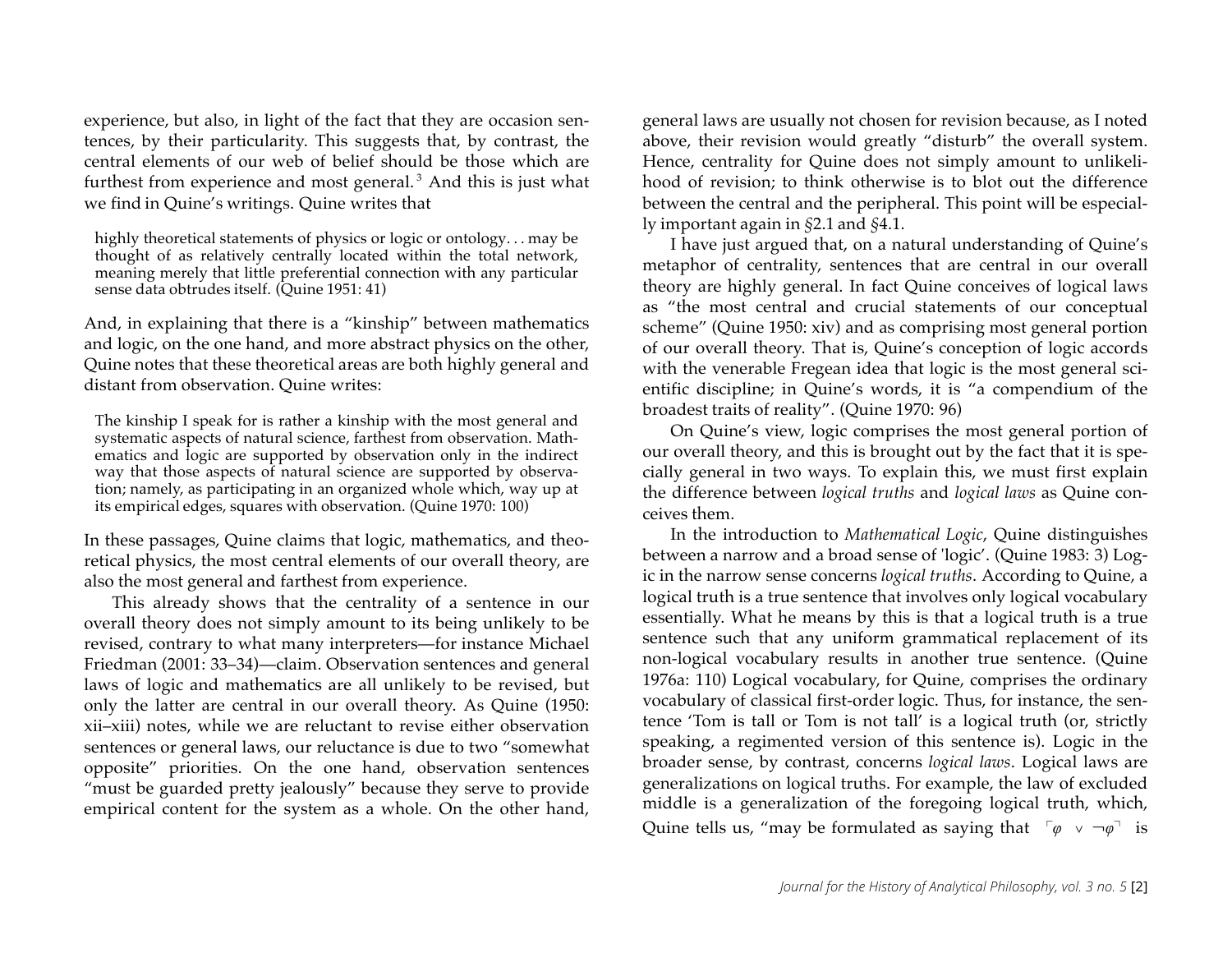true for every statement *φ* ." (Quine 1983: 51) Let us register one important feature of this distinction. A logical truth is a true sentence of a first-order object language. A logical law that generalizes on such a logical truth is a true sentence, expressed employing schemata, in the metalanguage.<sup>4</sup>

We are now in a position to articulate the two ways in which logic is specially general, on Quine's view. First, each area of science includes among its truths some logical truths. This is because logical vocabulary just consists in grammatical particles like 'or' and 'not' which are "lexically neutral". (Quine 1983: 2, Quine 1986a: 58–60, 102)<sup>5</sup> Second, *logical laws*—generalizations over logical truths—are general in a unique way. Their generality can only be expressed in the metalanguage by employing a truth predicate defined, in the manner of Tarski, for all sentences of the object language. That is, on Quine's view, expression of logical laws requires "semantic ascent". (Quine 1986a: 10–13, 102) This is in contrast to the laws of every other discipline, whose generality can accurately be expressed, Quine contends, by universally quantified sentences of the first-order object language.

I claimed a moment ago that, for Quine, our "web of belief" has central and peripheral areas, and that the latter (observation sentences) are characterized in part by their particularity and immediate contact with experience. By contrast, the central areas are characterized by their generality and remoteness from experience. Since, as I just explained, logic is specially general on Quine's conception, this suggests that logic's centrality in our overall theory, and thus our reluctance to revise it, is to be explained by its special generality. According to Peter Hylton, logic's generality is sufficient to underwrite Quine's explanation of why we typically hold logic immune from revision. Hylton writes that

Quine thinks that our attitude [toward mathematics and logic] can be explained, and justified, by the extreme generality of logic and mathematics: they are very widely applied; in the case of logic, universally applied. We use logic (more or less implicitly) in every branch of knowledge, in every part of our overall theory of the world. Whenever truth is at stake, logic is applicable. (Hylton 2007: 77)

Quine explains the universal applicability of logic by appeal to its lexical neutrality; logical truths are among the truths of any discipline because only logical (hence, grammatical) vocabulary figures in them essentially. (Quine 1986a: 102) This is in part why logic and mathematics "infiltrate all branches of our system of the world." (Quine 1990b: 15) Accordingly, the suggestion seems to be that revision of logic would greatly "disturb" our overall theory because logic is applicable in every scientific domain.

We should pause to note an important unclarity in the use of 'logic' here. Logical *truths*, due to their lexical neutrality, can naturally be said to "infiltrate all branches of our system of the world". That is, each domain of our overall theory includes among its truths some logical truths. However, logical truths need not be *general* at all. Remember that a logical truth is just a true objectlanguage sentence such that all grammatical substitutions for its non-logical components are also true. The sentence 'Vesuvius is not both dormant and not dormant' is a logical truth, but it does not appear to be in any way general or broadly applicable. Hence, it is not *logical truths* that are "extremely general" and "universally applicable", but *logical laws*. The latter are especially general because, as I noted, their expression requires semantic ascent, and are universally applicable because they have *instances* (i.e. particular logical truths that are substitution instances of the schemata employed in the statement of the logical law) in all domains of scientific theory.

This clarification allows us to throw our original puzzle into sharper relief. Now our question is: Why should rejection of a logical law "reverberate intolerably" throughout the web of belief? After all, rejecting a generalization, even a special generalization like a law of logic, does not require that we reject all of its instances. I can reject the claim that all swans are white while nonetheless retaining my beliefs regarding the whiteness of many individual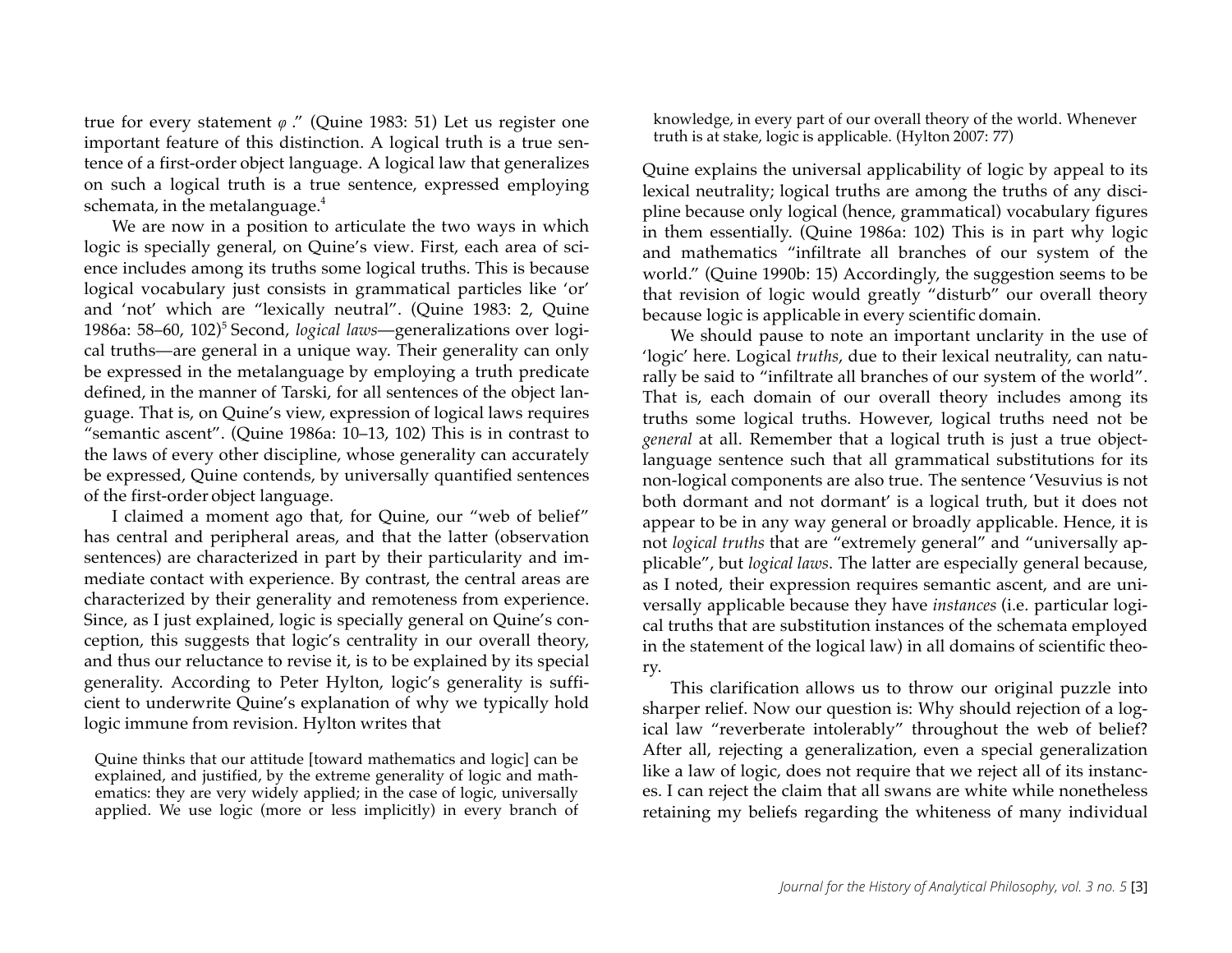swans. Similarly, I could reject the law of excluded middle if it appears to fail in (e.g.) the outer reaches of real analysis, while nonetheless continuing to accept as true those of its instances that hold in more mundane domains. Of course, if one rejects a logical law, one cannot continue to regard all of its instances as *logical* truths, since a sentence is a logical truth if and only if it is a substitution instance of a logical law. <sup>6</sup> But the point I am making here is just that one could reject a logical law while still accepting many of its instances as *true* (just not *logically* true).<sup>7</sup> One could continue to accept instances of a rejected logical law whose truth does not depend on their logical vocabulary alone. For instance, one could reject the law of excluded middle but continue to accept the sentence 'either Tom is tall or Tom is not tall', *not* because it is a logical truth, but simply because Tom is tall (so the sentence is true by virtue of being a disjunction with a true disjunct). Hence, the fact that logical laws have instances in all domains does not *by itself* explain why revisions of logic would "reverberate intolerably" throughout the web. A logical law could be rejected while many of its instances are retained, though, of course, they may have to be demoted from the status of logical truth to (mere) truth.<sup>8</sup>

I just argued that the generality of logical laws does not suffice to explain why their rejection would "reverberate intolerably" throughout our overall theory. At this juncture, I'd like to consider a plausible-sounding way to resist this conclusion. Consideration of why this straightforward rebuttal is incorrect will help us better to understand what centrality amounts to, for Quine.

It is tempting to hold that the generality of logical laws really does suffice to explain why their rejection would come at such a high cost by arguing as follows. Theories, according to Quine, are deductively closed. (Quine 1975b: 321, Quine 1950: xv) And, the logical laws of our overall theory, of course, imply all of their instances (logical truths of the appropriate form).

Thus, acceptance of logical laws carries with it an epistemic commitment to accepting all of their instances, on the general principle that one is committed to accepting whatever is implied by what one accepts. But, since there are infinitely many logical truths due to the recursive grammar of our language, there are many (indeed, probably infinitely many) logical truths that we are committed to accepting *only* because they are instances of (and hence implied by) logical laws that we accept. Thus, if we give up a logical law, we will no longer be committed to accepting all of its instances. In particular, we will no longer be committed to accepting those of its instances to which we had been committed *solely because* they are instances of a logical law that we accepted. And, due to the special generality of logical laws, their instances are among the sentences of every area of our overall theory. Thus, giving up a logical law will engender changes in every area of our overall theory. And this is why rejection of a general logical law will "reverberate intolerably" through all regions of our web of belief.

This response does go some distance toward explaining why, due to their special generality, rejection logical laws would *reverberate* throughout the web, but it does not explain why this reverberation would be *intolerable*. The response we are considering assumes that, if our current best overall theorizing does not commit us to accepting a sentence, then we should not accept it. This assumption seems clearly in line with Quine's general methodology of seeking parsimony where possible. So far, so good. But then why is the reverberation resulting from the rejection of a logical law "intolerable"? According to the above response, the logical truths that we are required to give up are just those which we have no reason to accept apart from the fact that they are instances of a logical law; we accept them solely because they are instances of logical laws that we accept. In light of considerations of parsimony, then, it seems that we should be glad to be rid of our commitment to them. Far from being intolerable, the reverberation so engendered appears welcome!

Thus, while the generality of logic ensures that rejecting a logical law would alter our epistemic commitments in wide-ranging portions of our overall theory, it does not explain why this alteration would be problematic and is thus to be avoided. I conclude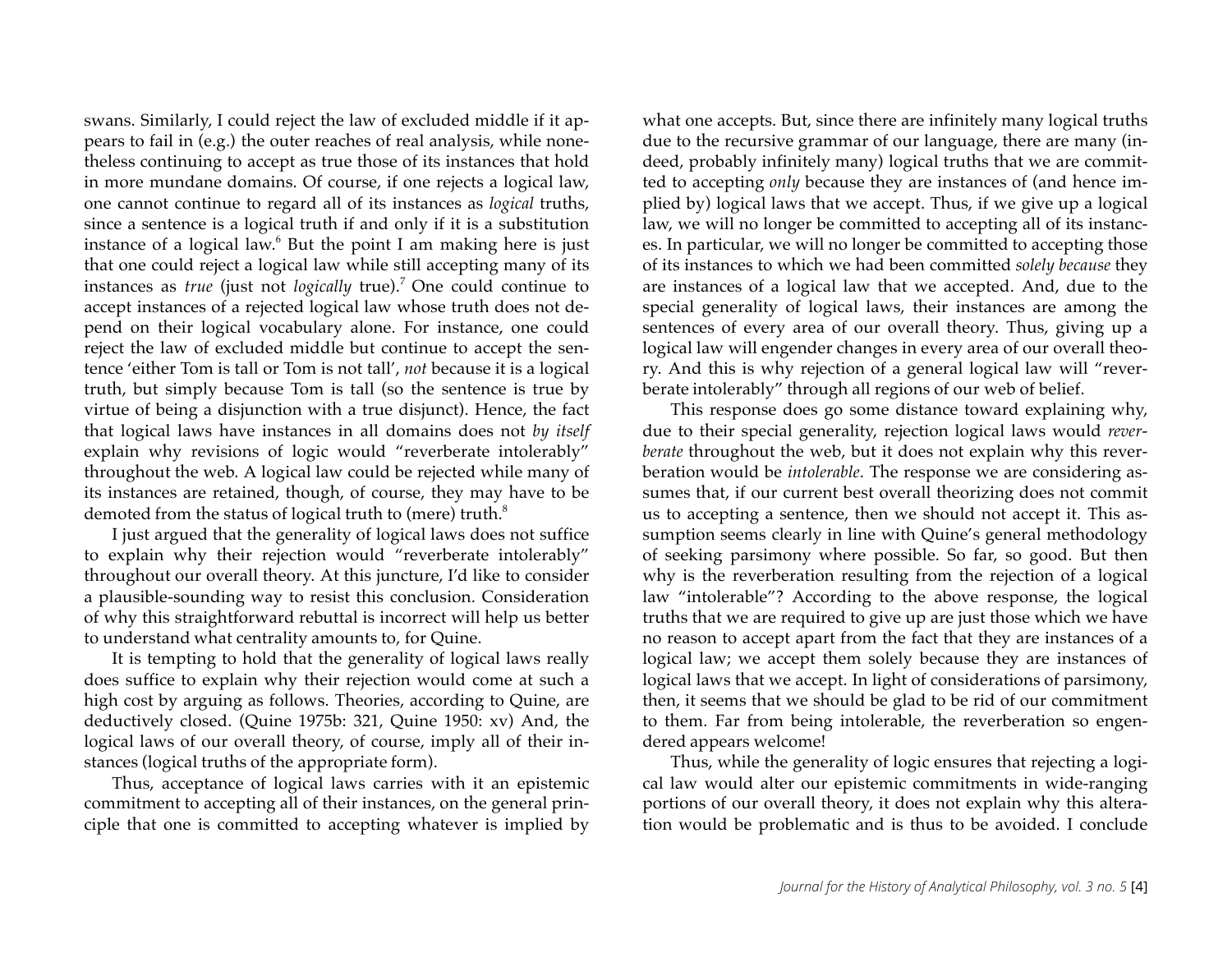that the generality of logic alone does not suffice to explain why rejection of a logical law would result in widespread and problematic changes throughout our overall theory.

#### **1.2 Generality and Fundamentality**

I just argued that the generality of logical laws does not suffice to explain why their rejection would result in widespread damage to our overall theory. What else is needed? At the end of the previous section, we considered the idea that giving up a logical law would wreak havoc throughout our overall theory because it would drastically alter our epistemic commitments. As I argued, this attempted explanation does not work. But it is on the right track. The problem with the explanation stemming from the generality of logic is that it relied on a too-narrow notion of epistemic commitment; viz., that engendered by logical consequence. By employing a broader notion of epistemic commitment, we can begin to see why revising a central element of our overall theory would "reverberate intolerably" throughout our entire theory of the world.

As I noted above, if we give up a logical law, we may nevertheless continue to accept many of its instances. But the potential problem here is that we may not be able to understand why those of its instances that we continue to accept are true. As Hylton puts it, we *use* logic throughout our theorizing. For our purposes here, there are two important senses in which we use or rely on—and are thereby epistemically committed to—logic in our inquiries.

First, we depend on logical laws in making inferences in our ongoing inquiries.<sup>9</sup> We make logical inferences, and accept some statements because we have inferred them, via the use of logical laws, from other statements that we accept. This practice epistemically commits us to accepting the logical laws which we employ in making these inferences. And this implies, in turn, that the position of accepting accepting *ψ* on the basis of having inferred it from *φ* by application of logical law *R*, but refusing to accept *R* is clearly unstable. Indeed, it seems that if one refuses to accept *R*, and cannot come up with some other principle to support the inference from *φ* to *ψ* , then one must find some other reason to accept  $\psi^{10}$ , or to drop it altogether.<sup>11</sup> Thus, because part of our best inquiries involves making inferences in which we depend on logical laws—proofs of mathematical theorems provide notable examples here—rejecting a logical law would render our overall theory unstable. In the worst case, we might see no way to restore stability without giving up many hard-won theoretical statements that we would like to retain.

In addition to the fact that we depend on logical laws in making inferences, we *presuppose* logic in our theorizing in a broader sense. This is brought out most clearly by the fact that logic provides a crucial link between the periphery and the center of our overall theory. As Quine notes,

The system of statements as a whole has experiential implications; but the individual statements, apart from the peripheral few which directly describe experience as such, are relevant to experience only indirectly through their participation in the system. It is only by way of the relations of one statement to another that the statements in the interior of the system can figure at all in the prediction of experience, and can be found deserving of revision when prediction fails. (Quine 1950: xv)

Quine goes on to observe that the relation of logical implication is conspicuous amongst these "relations of one statement to another", and concludes that "But for implication, our system of statements would for the most part be meaningless; nothing but the periphery would make sense." (Quine 1950: xv) Hence, the links supplied by logical implication are necessary for the vast interior portion of our overall theory to have any empirical content, and to be subject to empirical confirmation or disconfirmation at all.<sup>12</sup> It is for this reason that we presuppose logical laws in our theorizing. And this sort of presupposition also engenders epistemic commitment: The position of accepting laws of a special science without accepting the logical laws needed to link them to experience—and thus to ensure that they have empirical content—is again unstable. It is important to note that this is different from inferentially de-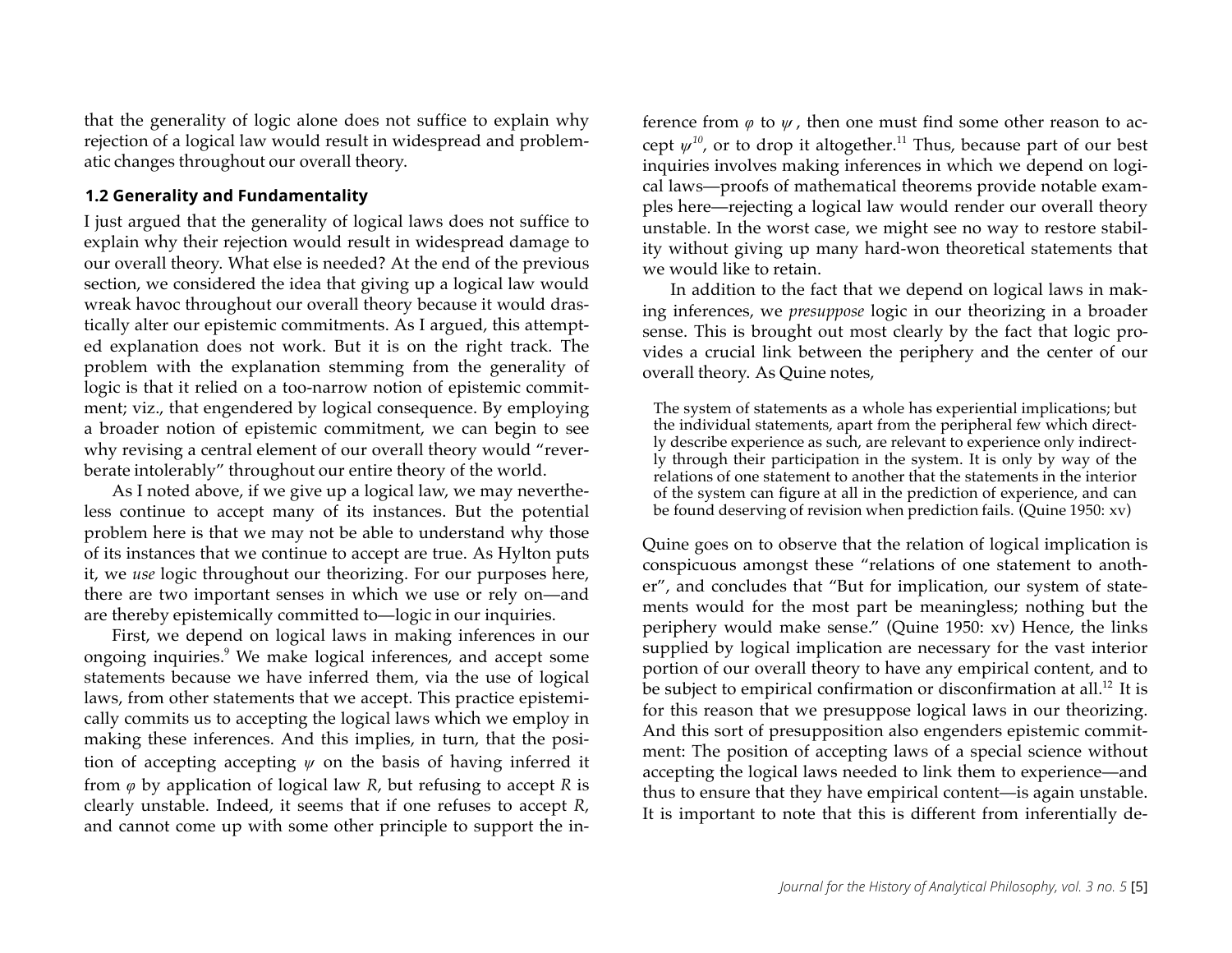pending on such laws. In accepting (e.g.) principles of biology or other special sciences we presuppose logic in the sense that logic provides the links between biological theory and observation that ensure that the former has empirical content. But we do not typically accept biological principles because we have *deduced* them from other principles by the use of logical laws.

We should note an important point of contrast between epistemic commitment engendered by logical consequence, on the one hand, and that engendered by inferential dependence or presupposition, on the other. If accepting *φ* epistemically commits me to accepting *ψ* because *φ implies ψ* , then the position of accepting *φ* but rejecting *ψ* is *logically inconsistent*. But, if I am epistemically committed to accepting a logical law because I depend on it in making inferences, or presuppose it in a broader sense, the position of rejecting the law while continuing to accept the statements that presuppose or depend on it is not logically inconsistent. Rather, this position is unstable, roughly, because I cannot understand how the statements I continue to accept can be true if the principles that they depend on or presuppose are not.

But how are we to make sense of the idea that we *use* logic that we inferentially depend on it or presuppose it in a broader sense—on Quine's picture? A clue is given in the passage from *Philosophy of Logic* quoted above. In that passage, Quine characterizes central areas of the web of belief as "general and systematic". (Quine 1970: 100) We focused on the generality of logic and found that this alone was not sufficient to explain why logic is typically held immune from revision. What about the systematic role of log $i \cdot \zeta^{13}$ 

To begin, let's observe that for Quine, science is an extension of common sense by means of a *system*. (Quine 1957: 6) For Quine, the business of science is not the "indiscrimate amassing of truths" (Quine 1950: xi) but, rather, the construction of a unified "organized whole". (Quine 1986a: 100) Given Carnap's influence on Quine in his intellectually formative years, this is not surprising.

On Carnap's conception—itself in turn owing largely to Frege, whose lectures on this topic Carnap attended in the summer of 1914—the central aim of scientific inquiry is to obtain "wellfounded, systematically coherent knowledge". (Carnap 1963: 7) The idea of a system as the distinguishing mark of science is a very old one; Quine inherits it proximally from Carnap, but ultimately from Aristotle. This idea of a systematic science has recently been termed the "classical model", and its adherents also include the likes of Arnauld, Leibniz, Bolzano, and Frege.<sup>14</sup>

Two features of the "classical model" of systematic science are important for our purposes here. First, on the classical model, a systematic science contains systematically *fundamental* elements; elements which are presupposed in all other areas of science. On the classical model, that is, the structure of science is approximately that of an axiomatized system. (de Jong and Betti 2010: 186) Second, on the classical model, the various domains of science are characterized in part by differing degrees of generality. Importantly, the systematically fundamental elements are the most general elements of the system.15 For instance, Frege, a well-known adherent of the classical model, understands the foundations of arithmetic to be the most general "laws of thought", i.e. the laws of logic. (Frege 1950: *§*3,5,14)

As I will now argue, Quine subscribes to a version of the classical model himself. In particular, what is central in the web of belief—thus least likely to be revised—are those scientific laws that are most general *and* most systematically fundamental. We presuppose or depend on these systematically fundamental elements in all areas of our overall theory; in Quine's words, they "support or underly, in a logical way," (Quine 1990a: 63) the rest of our theorizing. Logical laws are presupposed because without the links that logic provides between theory and experience, the statements in the "interior" of our theory would make no sense. In addition, we depend on logical laws in making inferences throughout our theorizing. As I noted in *§*1.1, giving up a systematically fundamental element like a logical law does not *require* that one give up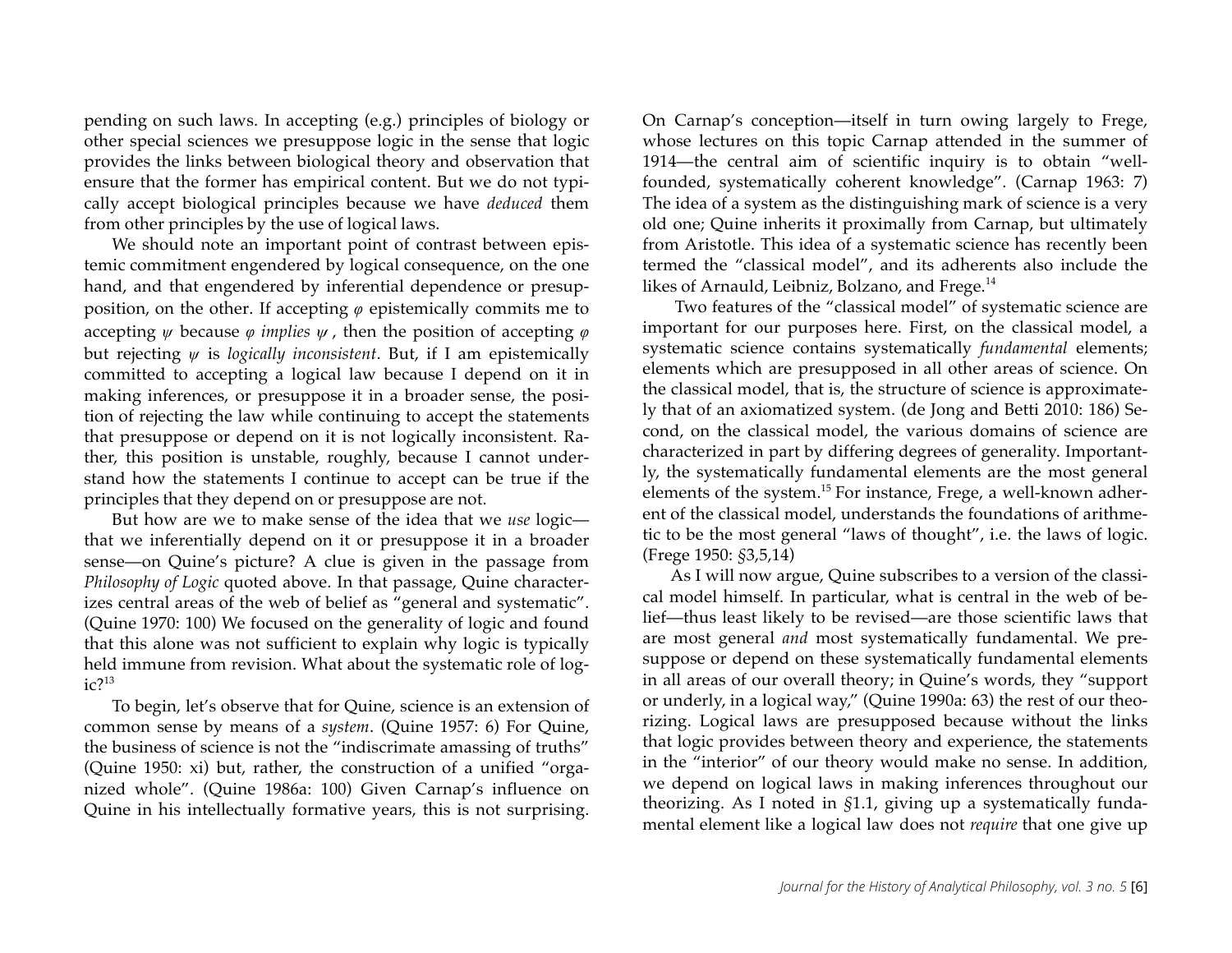any of its instances, but it does put pressure on the coherence of one's overall theory. This is because systematically fundamental elements play a crucial role in *unifying* our overall theory; in making it into an "organized whole" or, if you will, a *system* which differentiates it from mere "indiscriminate amassing" of truths of common sense. To give up such systematically fundamental parts of our overall theory as logical laws, say, is just to give up our theory—an organized, unified, systematic whole—altogether. 16

#### **1.3 The Systematic Structure of the Web of Belief**

I just argued that, on Quine's view, our overall theory of the world contains systematically basic elements—among which logical laws figure prominently—which are presupposed by the rest of the overall theory. Because logical laws are presupposed by our current best theorizing, we are epistemically committed to accepting them. It is important to see that this is *not* to claim that logic is unrevisable, period. What is being claimed here is that, on Quine's view, we *currently* can see no way to give up the logical laws that we accept and still sensibly conduct our successful scientific inquiries in other areas. It is consistent to hold that, while we cannot *currently* make sense of revising logic, we may nevertheless someday be able to do so. Quine's claim that logic is in-principle revisable just amounts to a refusal to rule out, on philosophical grounds, any future course that may be taken by "scientific method, unsupported by ulterior controls." It amounts, in other words, to a refusal to predict—or prescribe—the future of science.

Let me sum up a bit. Due to their special generality, logical laws are *applicable* in all reasoning. But, as I argued, their general applicability alone does not account for their methodological indispensability. The general applicability of logical laws makes it *possible* for them to be generally indispensable. But logical laws are *actually* indispensable because we exploit their universal applicability by actually relying on them in our reasoning in all areas. Laws of other disciplines thus depend on or presuppose logical laws because laws of special sciences are formulated or established

*in part* via the use of logical laws. Logical laws are thus systematically basic in our overall theory of the world. They are the most general elements of our overall theory, and they are indispensable in all of our inquiries.

I have just argued that to understand why, on Quine's view, revision of the most general parts of our overall theory would require widespread revision in other areas, we must take our overall theory to have well-founded, asymmetrical, ramified internal structure. These considerations suggest the following picture of the structure of scientific theory. Our overall scientific theory has a systematic structure in which some elements—principles that are highly general and remote from experience—are basic in that systematic structure. This structure is ramified and asymmetrical in that non-fundamental sentences systematically depend on fundamental sentences. I will refer to this as the *systematic structure* of our overall theory. If an image is wanted, picture our web as more like a wheel whose edges make contact with experience, and whose spokes are possibly intersecting "tree-like" structures growing up from the center to the edge.

This picture allows for ready interpretation of Quine's claim that rejection of logical laws would "reverberate" throughout the entire structure: because they are systematically basic in our current best overall theory, we are (currently) unable to make sense of the rest of our theory without them. Due to logic's central location, the reverberation resulting from the rejection of a logical law would be "intolerable" since it would undermine the entire theoretical edifice built upon it. This, finally, explains why we are so loath to revise logic, even in the face of "recalcitrant" experience: revisions of logic would require significant and wide-ranging revisions of our overall theory, and thus, in light of "our conservative preference for revisions which disturb the system least" (Quine 1950: xiii), we are likely to choose less drastic measures.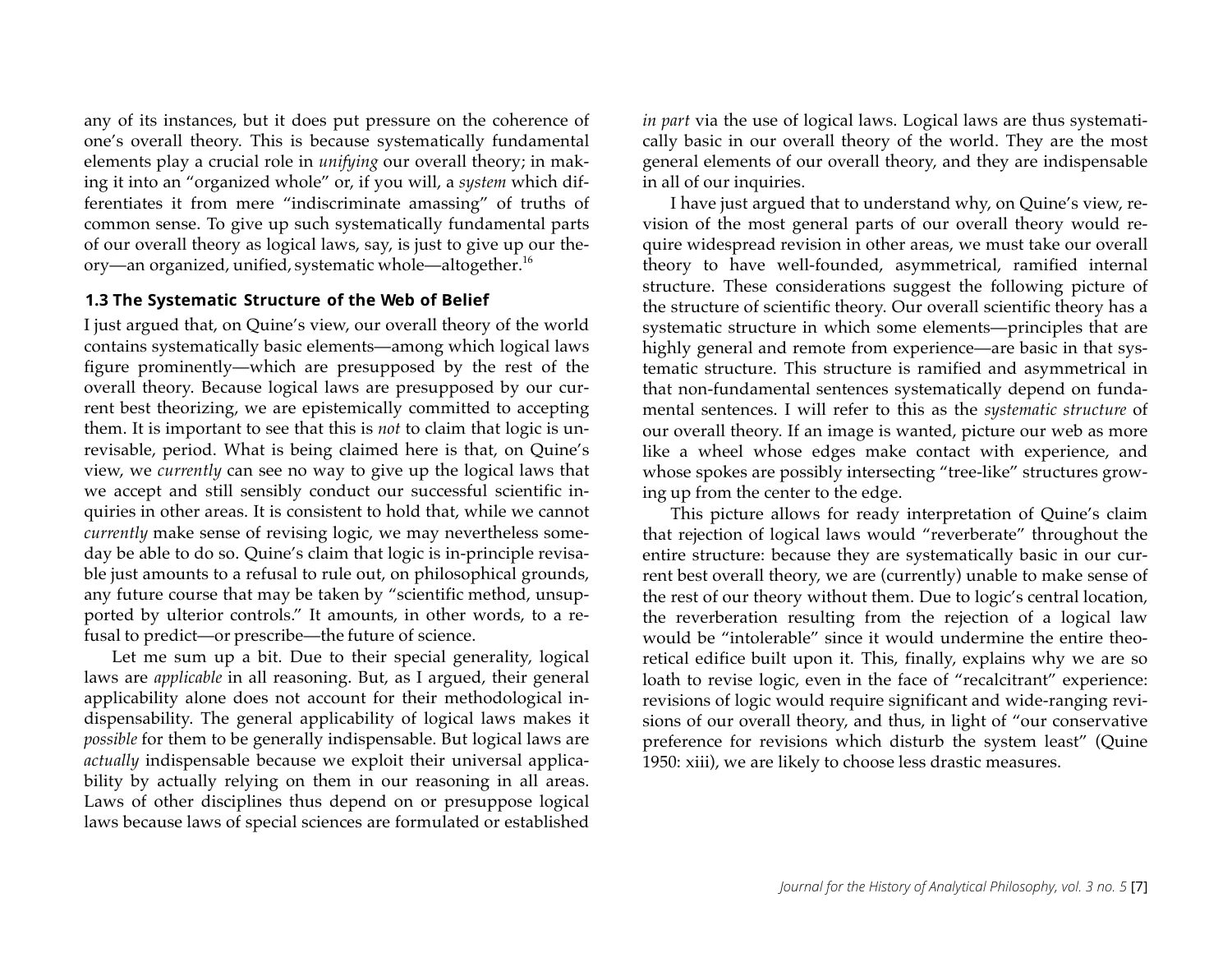#### **2. The Official View**

In the previous section, I outlined Quine's answer to the question why the laws of logic and mathematics appear to have an unusual necessity, and why we are loath to revise them. The metaphor of a web of belief with central and peripheral nodes, exhibiting asymmetrical systematic structure, plays an integral role in this explanation. But, in "Two Dogmas in Retrospect", he writes:

Clearly my metaphor needed unpacking, and that was largely my concern in the ten years between Two Dogmas and Word and Object. (Quine 1991: 272)

It is clear from the context of this quotation that Quine took *Word and Object* to contain the unpacking of this metaphor in "more consciously and explicitly naturalistic" terms. In light of this, I call the naturalistic account given in *Word and Object*, "Epistemology Naturalized", and some of Quine's other mature work—primarily published in the period spanning approximately 1960 to the 1986—the *Official View*. In the remainder of this section, I will briefly describe Quine's official, naturalistic, view of the epistemology of logic. My concern here is to shed enough light on Quine's official view to assess whether and how its austere resources can suffice to capture the systematic structure of the metaphorical "web of belief" that they are to replace.

In "Epistemology Naturalized", Quine informs us that "[e]pistemology is concerned with the foundations of science." (Quine 1969: 69) But he takes great pains to differentiate his understanding of *foundations* from that of his predecessors. In criticizing Carnap's project of rational reconstruction, Quine famously asks

why all this creative reconstruction, all this make-believe? The stimulation of his sensory receptors is all the evidence anybody has had to go on, ultimately, in arriving at his picture of the world. Why not just see how this construction actually proceeds? Why not settle for psychology? (Quine 1969: 75)

Quine proposes that we settle for psychology, and understand epistemology as a branch of that latter discipline; as the study of ourselves as natural objects doing science. The task of the naturalized epistemologist is to understand the linguistic/psychological relationship between the "meager input" of our sensory experience and the "torrential output" of theory. (Quine 1969: 83) That is, Quine recommends that epistemology be transformed into the study of how it is that we arrive at the theories we do. The foundations of science, naturalistically understood, are our "conceptual firsts" (Quine 1960: 4) and the structure of scientific theory, inasmuch as is there is such a thing, is determined by the causal history of our creation of it. Elsewhere, Quine calls this the "genetic approach." (Quine 1975a: 74) Epistemology thus understood is denuded of any considerations of rationality, explanation, or justification; it is not concerned, to use a distinction well-marked by Frege, with what justifies our theoretical pronouncements but, instead, with how we arrived at them.<sup>17</sup> To put the point in another idiom, Quine seems to be claiming that the context of discovery, not that of justification, should be the object of epistemological study. Understood in this way, the only theoretical structure that is recognizable to Quine's naturalized epistemology is of a strictly psychological (and in particular, genetic/historical) character. The logic of science, with its attendant systematic structure and asymmetrical priority relations, has no place in Quine's naturalized epistemology. 18

How, on this naturalistic view, is the apparent necessity of logic to be explained? The pertinent Quinean slogan here is that logic is obvious. Quine claims that he uses 'obvious' in its ordinary behavioral sense—a statement is obvious to a person just in case the person would unhesitatingly assent to it in normal circumstances. But, as Quine is quick to point out, the status of obviousness is not unique to logical truths. 'If there have been black dogs, then there have been black dogs' is no more obvious, in the sense of meeting with unhesitating assent, than is 'there have been black dogs'. What *is* special about logical truths is that *all* logical truths are ob-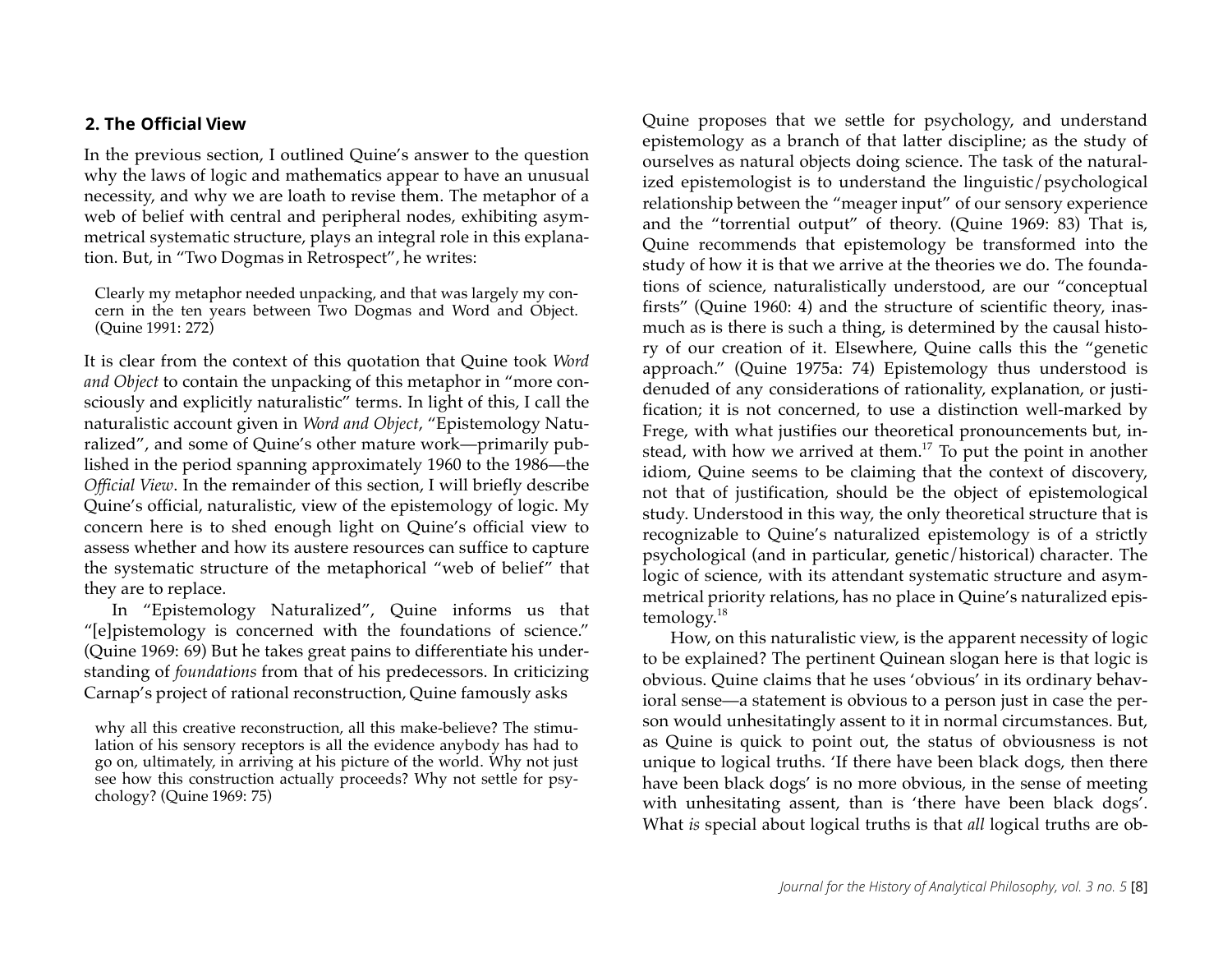vious. The important idea here is that all logical truths are at least *potentially* obvious. After all, no logical truth containing 47,000 characters will meet with unhesitating assent upon presentation; unhesitating bafflement is more likely. However, such a truth is potentially obvious. This is because, Quine remarks, there is a complete proof procedure for logical truths (recall, as I emphasized in *§*1.1, that we are in first-order classical logic with identity); any logical truth can be formally derived by a sequence of individually obvious steps. (Quine 1986a: 83)

One reason that logic may be obvious, Quine thinks, is that assent to simple logical truths is strongly conditioned in learning the use of logical expressions like 'and' and 'not'.19 Further, this explains why we are unlikely to revise logic, since any such revision would require overcoming strongly conditioned associations. And, finally, that we are unlikely to revise logic is just what its centrality amounts to, and centrality in this sense explains the apparent "necessity" of logic.

That this is the official story on logic is well-marked by some key changes in wording between the first and fourth editions of *Methods of Logic*. In the preface to the first edition (published in 1950, and republished in 1972 as an essay entitled "The Role of Logic in Explanation" (Quine 1972)), Quine describes prediction, empirical test, and revision as follows.

The system as a whole is under-determined by experience, but *implies*, given certain experiences, that certain others should be forthcoming. When such predictions of experience turn out wrong, the system *has to be* changed somehow. (Quine 1950: xii, my emphasis)

What Quine says here is quite in keeping with the picture of confirmational holism in "Two Dogmas," with its attendant metaphor of a web of belief. By contrast, in the fourth edition (1982), he describes the process from the perspective of naturalized epistemology.

A sensory stimulation elicits some closely associated statement and the associations then reverberate through the system of statements, activating at length another peripheral statement whose sensory associations *make us expect* some particular further stimulation. Such, schematically, is the mechanism of prediction. When prediction fails, we question the intervening network of statements. (Quine 1982: 2, my emphasis)

Note the contrast between these two passages. In the first passage, implication is said to play a role in prediction, but in the second, implication drops out and is replaced by associative connections. On the official view, it appears, predictions are merely caused by conditioned associations between sensory stimulations, and revisions are the result of weaker associations being severed to restore equilibrium.

### **2.1 Apparent Gaps Between the Metaphor and the Official View: The Obvious and the Indispensable**

Despite Quine's attempt to "unpack" the metaphor of the web of belief in the naturalistic terms spelled out above, this official view apparently fails to fit the metaphor in two important ways. The task of this section is to make clear this apparent tension in Quine's view. In *§*3 I explain that this tension is *merely* apparent, and that Quine's sophisticated naturalism does allow him to retain the notion of systematic structure that played such a pivotal role in his explanation, as discussed in *§*1, of why we are so loath to revise  $logic.<sup>20</sup>$ 

First, not all sentences that are obvious are central in our web of belief. Accordingly, obviousness is too coarse-grained to explain the "air of necessity" (Quine 1986a: 100) of logic (and thereby to explain why we are loath to revise it). $^{21}$  As Quine himself notes, simple logical truths like 'if there have been black dogs, then there have been black dogs' are just as obvious as non-logical "stimulusanalytic" truths like 'there have been black dogs'. Despite the fact that both of these sentences are obvious by Quine's lights, only the former appears to be necessary. However, on the official view, it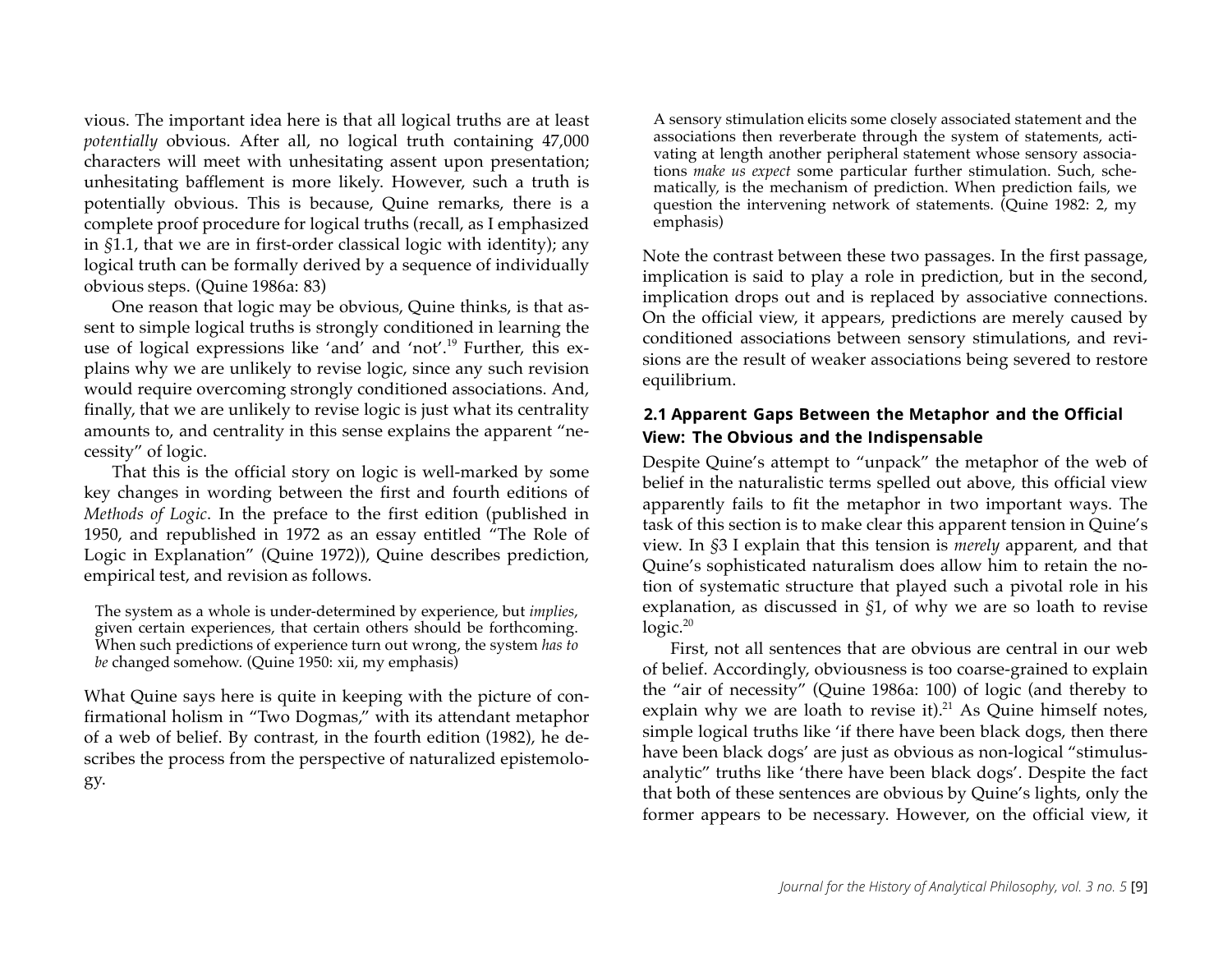appears that we are given *the same* explanation for our being reluctant to reject logical truths and observation sentences: both types of sentence are obvious in the sense that we have a tendency unhesitatingly to assent to them, and this tendency is the result of our being conditioned to assent to those sentences in the learning the simplest parts of our language. Accordingly, rejecting either a logical truth or an observation sentence would require overcoming strongly conditioned speech dispositions, and this explains why we typically do not reject those types of sentences. But, in earlier work in which he employs the metaphor of the web of belief, Quine gives rather *different* explanations for our reluctance to revise or reject logical truths on the one hand, and observation sentences on the other. In the preface to *Methods of Logic*, he explains that we do not typically revise logical laws because they are so fundamental to our conceptual scheme, whereas we do not typically reject observation sentences because these are needed to secure empirical content for our overall theory.<sup>22</sup> These are importantly different explanations, and this difference is blotted out by simply classifying both as "obvious".<sup>23</sup>

Second, there are sentences that we accept which are *not* obvious, and which we are nonetheless loath to revise. Some laws of mathematics (and especially) of set theory, for instance, are not even potentially obvious in Quine's view. <sup>24</sup> Nonetheless, we are reluctant to revise them. Why is this? In *§*1, I showed how Quine answers this question by appealing to the systematic structure of our "web of belief". We are reluctant to revise our mathematical theories because of their broad applicability throughout the rest of our systematic science. Revision of such broadly applicable laws would require widespread revision in other areas, and would thus be a desperate move. That is, we are reluctant to revise such laws because they are *indispensable* in our current theorizing; we can currently see no reasonable way to give them up, since giving them up would require rejecting the vast bulk of our current theory and starting over. But, as I've just noted, not all laws that are theoretically indispensable are obvious in a behavioral sense.<sup>25</sup> Hence, of course, we cannot explain our reluctance to revise such laws by appeal to the fact that they are obvious. The explanation, it appears, must appeal to their fundamental place in the systematic structure of our overall theory of the world.

The central point here is that the genetic structure of a theory simply does not mirror its systematic structure. And Quine recognizes this point; he puts it nicely in an early paper—"Truth by Convention"—(originally published in 1936).

Viewed behavioristically and without reference to a metaphysical system, [the contrast between the *a priori* and *a posteriori*] retains reality as a contrast between more and less firmly accepted statements. . . There are statements which we choose to surrender last, if at all, in the course of revamping our sciences in the face of new discoveries; and among these there are some which we will not surrender at all, so basic are they to our whole conceptual scheme. Among the latter are to be counted the so-called truths of logic and mathematics. . . (Quine 1976b: 102)

As Quine correctly notes, there is no *behavioristically* relevant difference between observation sentences and laws that are systematically fundamental in our overall theory. Both are such that we are unlikely to give them up. This insight plays an important role in Quine's rejection of the analytic/synthetic distinction. But it also appears to create a tension in Quine's overall view, because it blots out the difference between the methodological roles that observation sentences and fundamental laws play in in our overall theory; a difference that Quine himself acknowledges. (Quine 1950: xii– xiii) What's basic in the genetic structure will be obvious, while what's basic in the systematic structure will be indispensable. But, as I've argued, not everything indispensable is obvious, nor is everything obvious indispensable.

Further, Quine recognizes this disconnect between genetic and systematic structure throughout his career. In "Mr. Strawson on Logical Theory," Quine writes: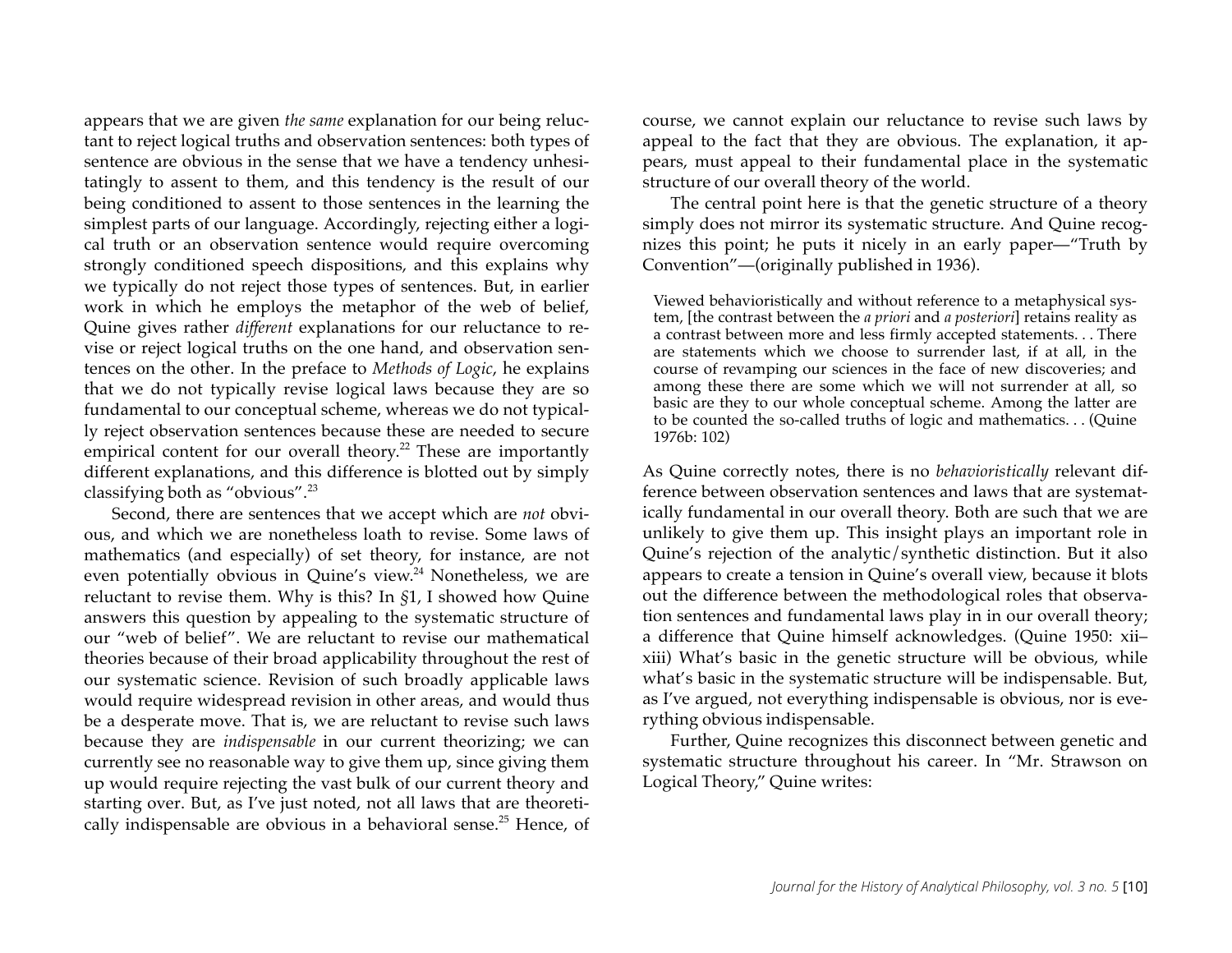Philosophy is in large part concerned with the theoretical, non-genetic underpinnings of scientific theory; with what science could get along with, could be reconstructed by means of, as distinct from what science has historically made use of. (Quine 1953:446)

Given Carnap's influence on Quine, especially early in his career, Quine's recognition of this distinction is not surprising. In his 1934 article "The Task of the Logic of Science", Carnap reports that the task of the logic of science is to

analyze the concepts, sentences, proofs, and theories that appear in different scientific fields, and. . . do this not so much from the point of view of the historical development of science as from the logical point of view. (Carnap 1987: 46)

#### And,

the object of the logic of science is science itself as an ordered complex of sentences. Everything that can be said about organisms and organic processes has to be said by biology as an empirical science; there are not, in addition, philosophical sentences of "natural philosophy" about "life". But it is perfectly sensible to conduct a logical investigation into the concepts, hypotheses, and theories of biology, and this is part of the logic of science. (Carnap  $1987: 47)^{26}$ 

As Carnap conceives it, the logic of science has as its going concern the investigation of the systematic—as opposed to genetic/historical—structure of scientific theories.<sup>27</sup>

Furthermore, even at the height of his apostasy from Carnap's teachings, Quine continued to recognize a distinction between the systematic and genetic structures of our scientific theories. In *Word and Object*, the *locus classicus* of his official view, we find: "Analyze theory-building how we will, we all must start in the middle." (Quine 1960: 4) We cannot, of course, start in the middle of the genetic/historical process of theory-building; for that we begin at the beginning. What Quine is claiming, I think, is that our "conceptual firsts" concerning "medium-sized dry goods" are in the middle of the systematic structure of our overall theory. As such, they are not systematically central or fundamental.28 Finally, in *The Roots of Reference*, Quine admits that

Even a perfected psychology of science would not aspire to keep causal track of the minds at the advancing front of natural science. This would be no great loss; for the psychological theory is concerned rather with the basic phenomenon of scientific knowledge than with its latest variations. And anyway the minds at the advancing front are themselves aware of what they are doing. (Quine 1973: 130)

By Quine's lights, even a perfected psychology of science need not amount to a complete naturalistic story of how we produce the "torrential output" of theory. This makes it clear that Quine does not take his naturalistic official view to capture without remainder the content of his earlier metaphors. In particular, as I've argued, the centrality of logical laws is not a matter of obviousness, but a matter of their fundamental role in our overall systematic science. But how can Quine make sense of this systematic structure within the strictures of his overall naturalism? Is there a place for "the logic of science" in Quine's official view?<sup>29</sup>

## **3. Systematic Structure From the Engaged Perspective**

The problem just raised is that Quine seems hold that our overall scientific theory has a systematic structure that is importantly different from its genetic structure, and hence that Quine's naturalistic official view does not seem to make good on his earlier metaphors. We can begin to see how Quine can accept this duality of theory structure by considering a similar problem.

In the midst of our best theorizing, we quantify over objects pencils, quarks, and economies—and, as is well-known, Quine holds that such quantification carries with it ontological commitment to the existence of such objects.<sup>30</sup> Nonetheless, according to Quine, if we take a naturalistic stance toward our own theorizing, we see that these objects are mere "myths" and "cultural posits". (Quine 1951: 41) Thus, Quine seems both to accept and repudiate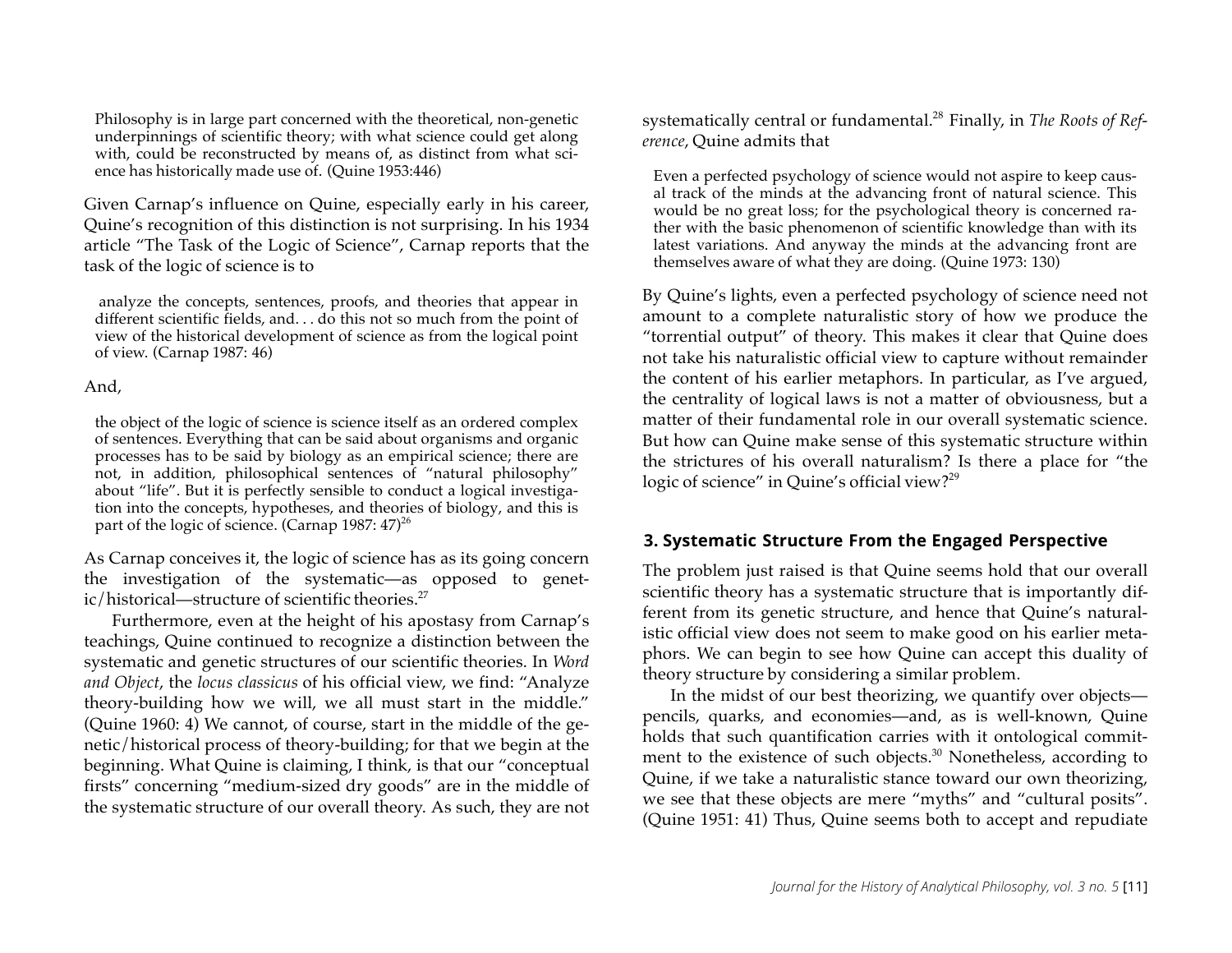physical objects. The resolution of this tension is to be found in Quine's attitude of scientific naturalism; that is, in Quine's "recognition that it is within science itself, and not in some prior philosophy, that reality is properly to be identified and described." (Quine 1981: 474) In *§*6 of *Word and Object*, Quine writes:

Everything to which we concede existence is a posit from the standpoint of a description of the theory-building process, and simultaneously real from the standpoint of the theory that is being built. Nor let us look down on the standpoint of the theory as make-believe; for we can never do better than occupy the standpoint of some theory or other, the best we can muster at the time. (Quine 1960: 22)

Even if, understood from a naturalistic perspective, the objects over which we quantify are posits, this does not make them any less real, since our only resources for judging existence are those of our current best overall theory. 31

This suggests an analogous solution to our interpretive problem. Understood from the "external" perspective of naturalized epistemology—that is, "from the standpoint of a description of the theory-building process"—we find no physical objects, and no systematic structure in our overall theory, but only mere "manners of speaking". (Quine 1981: 474) Nonetheless, in the course of *using* our theory—that is, from the "internal" perspective of an inquirer engaged in the pursuit of truth—we posit physical objects, and we take the parts of our overall theory to be related to one another in various systematic ways. This point is in some respects unsurprising. As Quine emphasizes, our overall theory is *man-made* (Quine 1951: 39), and this goes not only for its contents but also our understanding of how those contents are related to one another.

But why, if it is legitimate to understand one's theory as systematically structured, from the first-person point of view of a theorist engaged in scientific inquiry, is it not also legitimate to understand one's theory with a full-blown analytic/synthetic distinction between sentences of that theory? Quine's response is that of course we *could* draw such a distinction, but doing so would be epistemically no better, for us, now, than positing the existence of Zeus. That is, drawing an analytic/synthetic distinction would not contribute to "working a manageable structure into the flux of experience."32 (Quine 1951: 41) Quine's central criticism of the analytic/synthetic distinction is just that it makes no explanatory contribution to our overall theory.<sup>33</sup> By Quine's lights, one reason that an analytic/synthetic distinction makes no explanatory contribution is that it doesn't distinguish between sentences that are of great systematic import and sentences that are merely, we might say, trivially true.34 This point may look familiar. Indeed, as I urged above, this is precisely the reason why *obviousness* fails to capture the notion of centrality in the web of belief. For Quine, I have argued, obviousness cannot adequately explain why we are loath to reject laws that are central in the systematic structure of our overall theory of the world. And now we can see that, by Quine's lights, analyticity cannot either, and for essentially the same reasons. Instead, our reluctance to revise laws that are central in our overall theory is explained precisely by their central role, so far as we can currently see, in our best practices of inquiry.

Thus, what distinguishes the distinctions of systematic structure that we see from the perspective of engaged inquiry from an analytic/synthetic distinction is that the only the former make an explanatory contribution to our overall theory. But what contribution is this, exactly? Its explanatory contribution consists in its helping us clarify and streamline our scientific theories and investigations. For Quine, our overall scientific theory (or "conceptual scheme") is "a tool, ultimately, for predicting future experience in the light of past experience." (Quine 1951: 41) Our posit of a systematic structure in our theory is instrumental in making it possible for us to refine this tool; to make it an instrument even better suited for the use to which we put it. $35$  This refinement of our overall theory—in the form of simplification and clarification—is the aim of reduction and regimentation; it is the task of logic. (Ebbs 1997: 128–129) As Quine puts it,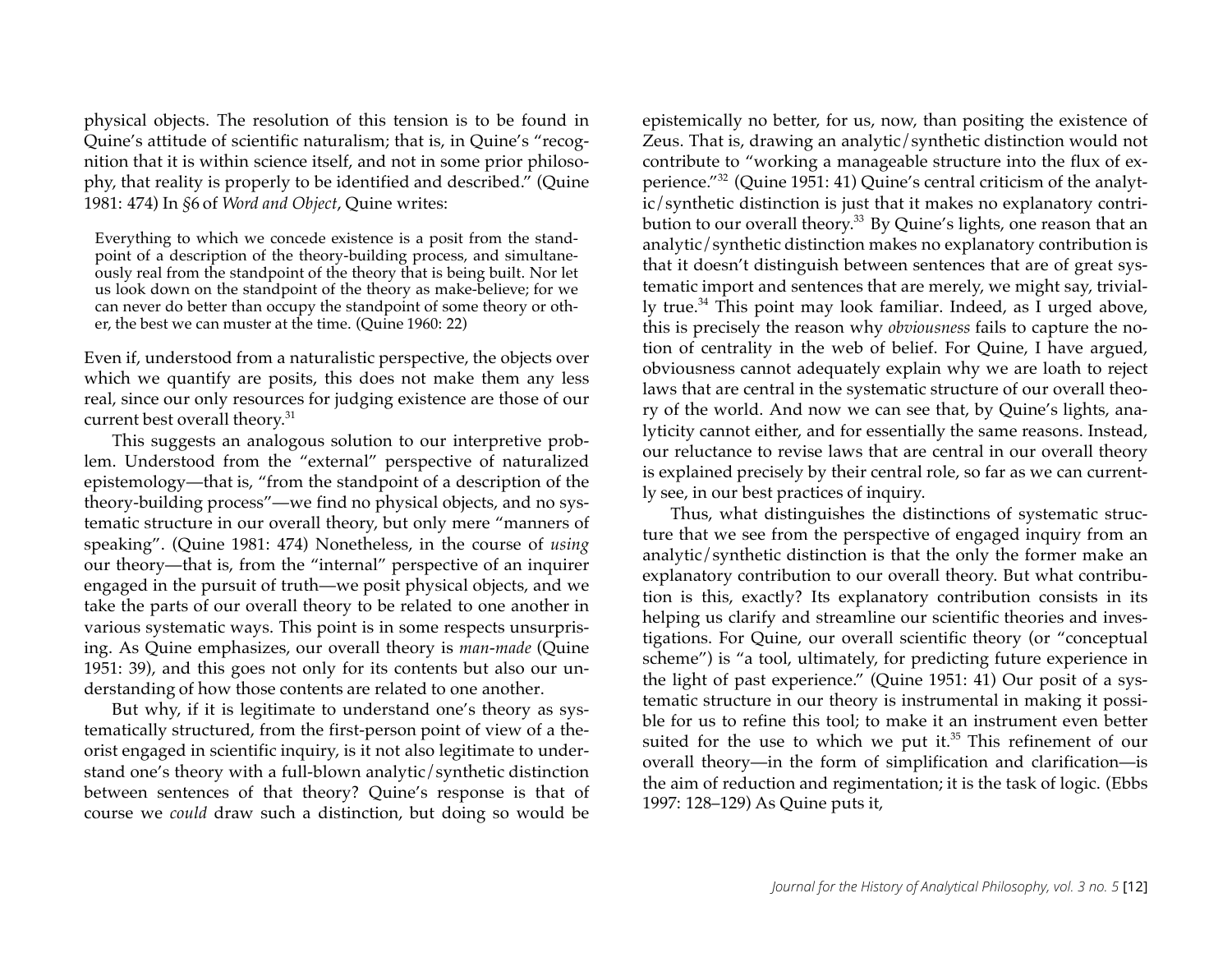The important thing is to understand our instrument; to keep tab on the diverse presuppositions of diverse portions of our theory, and reduce them where we can. It is thus that we shall best be prepared to discover, eventually, the over-all dispensability of some assumption that has always rankled as *ad hoc* and unintuitive. (Quine 1980b:117)

By refining and clarifying our overall theory, we can better come to understand what, exactly, our theoretical commitments are. But refinement of this sort cannot take place if our theory has no structure to simplify, no terms to reduce to more systematically fundamental ones, no idle elements (upon which nothing depends) to be eliminated. And, Quine does not regard the refinement and clarification of our conceptual scheme as being of merely instrumental value. Rather, the task of refining our overall theory is not different in kind from the task of any other body of scientific inquiry. For Quine, the purpose of regimentation is to contribute to the "simplification and clarification of logical theory", and this goal of conceptual clarification is "not to be distinguished from a quest of ultimate categories, a limning of the most general traits of reality."36

Importantly for our purposes here, the simplification of our overall theory by means of regimentation and reduction is what the logic of science amounts to. For one thing, reduction is eliminability *in principle*—we can genuinely reduce a concept that is nonetheless *psychologically* indispensable. <sup>37</sup> Even if, understood naturalistically, the structure of a theory is just the causal history of its creation, a simplification of that theory constitutes an *improvement* of it, wherein its systematic structure is depicted along clearer conceptual and explanatory lines. Simplicity, in other words, is a matter not primarily of psychology, but of systematic structure.<sup>38</sup>

Thus, for Quine, from the engaged perspective of inquirers employing scientific method, our overall theorizing has systematic structure; structure that does not mirror the process by which we get from "meager input" to "torrential output". But this theorizing does not amount to mere "make-believe" since it is *part* of, and not prior to, our best current overall scientific theory. Thus, there is a place in Quine's philosophy of science for the task that Carnap called "the logic of science". As Quine puts it in his 1934 lectures on Carnap, "the logic of science" consists in "the analysis, criticism and refinement of the *methods* and the *concepts* of science," and it is this task that "Carnap regards as the defensible province of philosophy." (Quine 1990a: 103, emphasis in original) I have argued here that Quine regards the logic of science, in the sense just described, as a legitimate task of philosophy, just as Carnap did. The difference between Carnap and Quine on this point is simply that Quine's naturalism is more thorough—the logic of science, as Quine conceives it, is a legitimate enterprise that is not in any sense *prior* to science but, instead, being integral to scientific method, is part of science itself.39

This characterization of Quine's view also allows us to explain how Quine can make sense of robust relations between sentences of our overall theory, including the relation of logical implication, in spite of his rejection of determinacy of meaning. Understood from the point of view of naturalized epistemology, of course, there is no systematic structure to be found in our overall theory. This is because our overall theory is, on this naturalistic understanding, simply "a fabric of sentences variously associated to one another and to non-verbal stimuli by the mechanism of conditioned response."(Quine 1960: 11) Recall, further, that these naturalistic considerations also provide Quine's argument against the determinacy of meaning. Meaning is indeterminate, for Quine, because speech dispositions (conditioned verbal responses to various stimuli) under-determine translation manuals. So, from the perspective of naturalized epistemology—"from the standpoint of a description of the theory-building process"—there are no relations of implication, and no determinate meanings; instead we have the bare behavioral facts of conditioned associations and speech dispositions.

But things look different to us when we *use* our theories. We take our sentences to have sufficiently clear meanings, and to have robust theoretical relations between them. And it is only from this first-person perspective that, for Quine, considerations of systemat-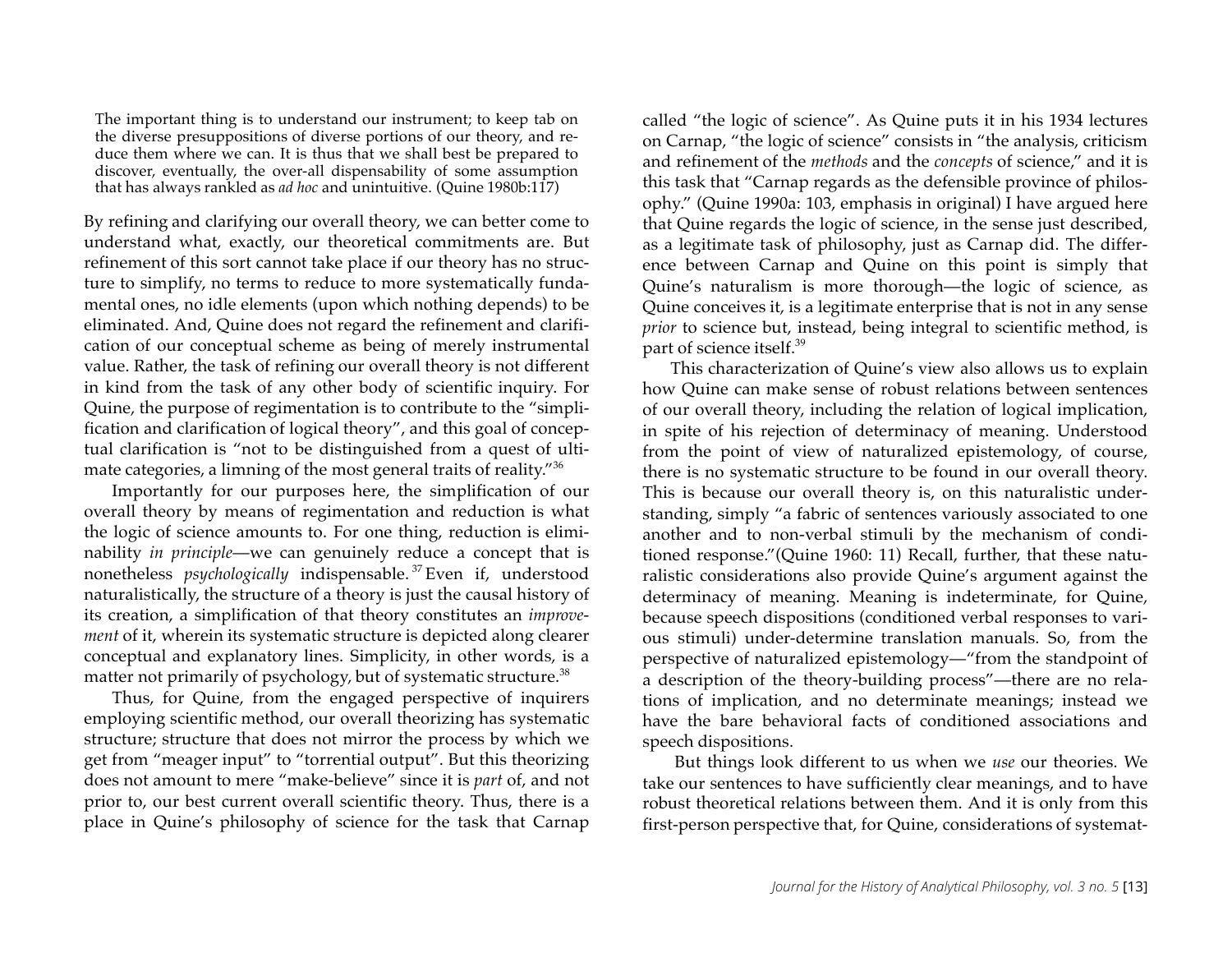ic (as opposed to genetic) structure in our overall theory make sense.<sup>40</sup> As such, implications and dependence relations between statements are internal to our theorizing. They would not be captured by even a completed psychology of science, but *we* who are making use of the theory—"the minds at the advancing front of natural science"—"are aware of what [we] are doing." (Quine 1973: 130) From our first-person perspective, logic is of central importance to our own understanding of what we are doing, which explains why revision of logical laws would result in widespread damage to our overall system. In the midst of our theorizing, we may legitimately hold fixed logical laws, even if their centrality disappears from view when we adopt the third-person perspective of naturalized epistemology. 41

#### **4. Holism and Internal Structure**

In *§*1, I explained how Quine understands our overall scientific theory to have a systematic structure in which some sentences depend on or are supported by others. Such relations are asymmetrical, so our system of science has a ramified, "foundational", structure. As I've argued, this picture of the structure of science allows us to see why some alterations to the structure are more damaging than others, and in particular, why revisions to logical laws would require widespread alterations in other parts of our overall theory. I have just explained how Quine can square this picture with the picture of naturalized epistemology that he develops in his mature works. But we must still face another puzzle. If, as I've argued, our overall theory has asymmetrical priority structure, in what sense is this structure a holistic *web* at all?

To get a better grip on our problem, let's briefly consider another characterization of a foundationally structured systematic science, that of Frege's conception of arithmetic. Tyler Burge describes it nicely:

The basic truths are laws at the foundation of a justificational structure. The other truths receive their justification by being logically derivative from the basic ones. And the basic ones carry their justification intrinsically, in that their truth can be justifiably recognized from the nature of those truths, in justificational independence of consideration of other truths. (Burge 1998: 339)

On this view, justification is structurally asymmetric—some truths are justificatorily prior to others—and the structure is wellfounded—some beliefs are fundamental. These structural points also apply to Quine's view. Systematic structure is asymmetrical, and some sentences (in particular, those of greatest generality, i.e. the logical laws) are basic or fundamental in the structure. However, it is important to see that the picture characterized by Burge actually comprises two distinct theses. First, there is a thesis about the *structure* of a systematic science:

*Structure:* The structure of a systematic science is foundational in that some, but not all, laws are derivative from others.

Second, there is a thesis about the *source* of justification:

*Source:* A law is justified *because* it is either foundational (and thus immediately justified) or is derivative from laws that are  $f$ oundational. $42$ 

The first is a thesis about the structure of justification, whereas the second is a thesis concerning how the nodes of the structure are justified (i.e. concerning why, for any particular node, it is in the structure). The puzzle arises because it appears that these theses are inseparable; in particular, it appears that the foundational structure of scientific knowledge requires that our knowledge of the foundations and of the laws that rest upon them have different sources.

But this is incorrect. We can now see that the picture I am imputing to Quine *is* foundational in the sense that some regions of the structure depend on, or are supported by, others; that is, it is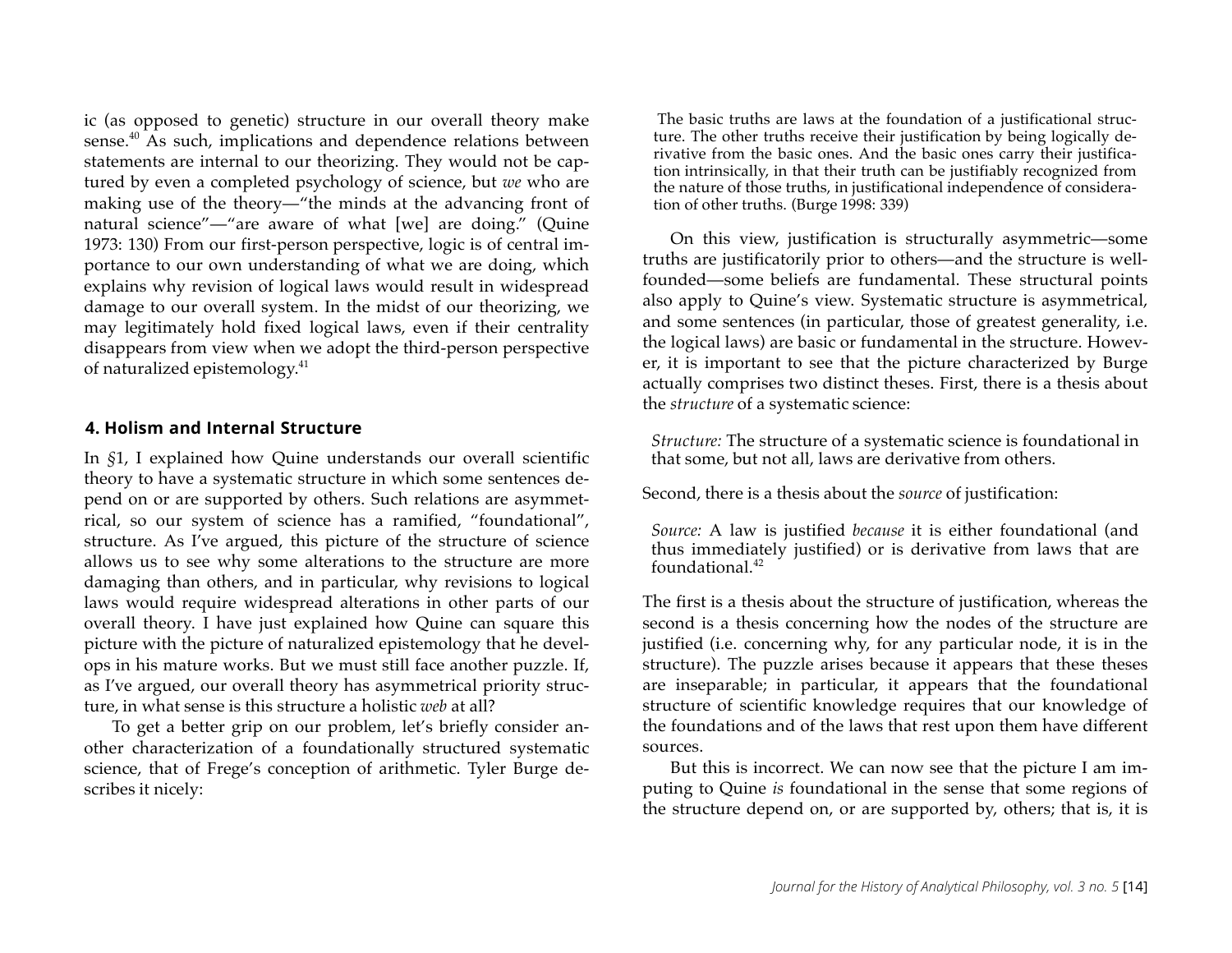*structurally* foundational. However, the view that our overall scientific theory is structurally foundational is compatible with *confirmational holism*, which is the view that, strictly speaking, only entire theoretical systems can be confirmed or disconfirmed. To see why, note that the claim that our overall scientific theory is a thesis concerning the *structure* of the entity that is subject to confirmation, whereas confirmational holism is a theory concerning the *source* of confirmation, i.e. concerning the way in which parts of the structure are confirmed or disconfirmed. It is consistent to hold that (1) some parts of the structure of our overall theory depend on others, but (2) only entire structures of theory are confirmed or disconfirmed by experience.<sup>43</sup> Not only is this position consistent, it is, as I have argued, Quine's actual view. Quine holds, in keeping with the tradition of Frege and Carnap, that the structure of scientific knowledge is in a sense foundational. But he departs radically from his predecessors in insisting that this differentiated structure does not correspond to any principled distinction between various means by which parts of the structure are confirmed or disconfirmed. That is the epistemological upshot of Quine's rejection of the analytic/synthetic distinction. In Quine's view, all elements of our total theory are confirmationally, but not structurally, on a par.

In fact, this distinction between the structural and the confirmational simply amounts to the distinction that Quine draws between the "conceptual" and "doctrinal" sides of epistemology. (Quine 1969) Quine thinks that the doctrinal task of epistemology—the task of determining what is true—simply dissolves into "scientific method itself, unsupported by ulterior controls." (Quine 1960: 23) That is, Quine's logic of science has nothing to say about confirmation other than "do some science!" And of course, confirmational holism really doesn't say anything informative about confirmation.<sup>44</sup> By contrast, Quine writes approvingly of the conceptual side of epistemology, which he characterizes as being "concerned with clarifying concepts and defining them, some in terms of others." (Quine 1969: 69) As I argued above, this is precisely the aim of the logic of science that Quine approves of; the aim of delineating and clarifying the systematic structure of our overall scientific theory. 45

#### **4.1 Holism and Confirmation**

Quine's view of the epistemology of science thus combines his radical confirmational holism with a more traditional foundational view of systematic structure. In closing, I wish to use this conclusion to explain why an important objection to Quine's holism, perhaps most clearly articulated by Michael Friedman (Friedman 2001; 2002), misses the mark. Consideration of this objection will allow us to shed further light on some important nuances in Quine's view. In fact, as I will argue, Quine's holistic account can accommodate Friedman's central insights concerning the methodologically differentiated structure of scientific theories, while nonetheless maintaining that, strictly speaking, only theories as wholes are subject to empirical confirmation or disconfirmation.

According to Michael Friedman, Quine's holistic empiricism provides an inadequate picture of science. Friedman holds that on Quine's view our overall theory is a flat, unstructured (or at least structured only in a genetic/historical sense) conjunction; that there are no functional distinctions to be drawn between its elements since, on the holistic picture, the theory as a whole confronts the "tribunal of experience" as a "corporate body". Friedman argues that this holistic picture cannot make sense of revolutionary advances in sciences. It should therefore be rejected, Friedman contends, in favor of a view in which the special functional roles of some parts of our overall theory are given pride of place by marking those parts out as *constitutively a priori*; as necessary presuppositions of the formulation and empirical application of our theories and, as such, immune from straightforward empirical disconfirmation.

I will now argue that our discussion of the internal structure of the web of belief in the previous sections reveals that Friedman is mistaken in two important respects. First, a proper understanding of Quine's holism shows that it has asymmetrical internal structure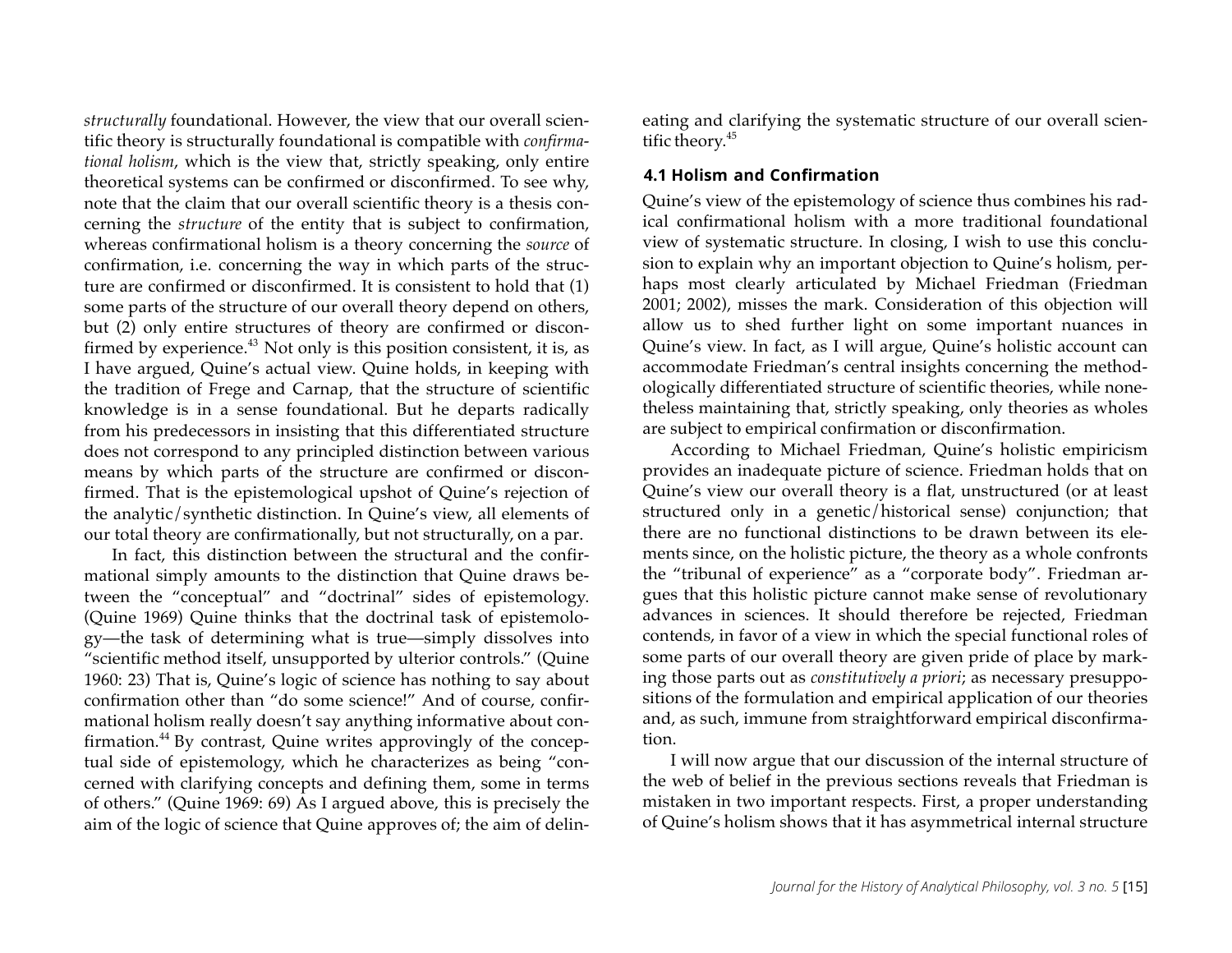of just the sort needed to make sense of Friedman's examples of revolutionary advances in science. Second, this shows that Friedman's insights—and they are genuine insights—concerning the special functional role played by some statements in our overall theory can be accommodated by Quine's holistic picture, and thus it does not follow that these statements must be constitutively a priori and therefore immune from straightforward empirical disconfirmation. I will conclude by pointing out that holism solves a problem left unresolved by Friedman's account—namely to explain how we can be justified in accepting the basic principles of our current best overall theory—while nonetheless accommodating Friedman's central insights.

It will be adequate for our purposes here to discuss one of Friedman's examples: the revolutionary advances that Newtown made in the development of his gravitational physics. Friedman identifies the following three distinct revolutionary advances.

1. The mathematics of the calculus,

2. the three laws of motion, and the new conceptions of the notions of force and quantity of matter that they encapsulate, and 3. the inverse square law of universal gravitation.

Friedman points out that these advances are *functionally asymmetrical* in Newton's new physics. To take the most straightforward illustration of this point, consider Newton's second law of motion, according to which force is the product of mass and acceleration:  $F = ma$ . Acceleration is instantaneous rate of change, and calculus is required in order to capture this notion mathematically (indeed it was designed in order to solve precisely this problem). Thus, Friedman points out, the mathematics of the calculus is required for the very formulation of the laws of motion. It is clear that this marks an asymmetry between the calculus and the laws of motion.

One way to capture this asymmetry is to say that Newton's laws of motion *presuppose* the principles of the calculus, where this entails that accepting the laws of motion epistemically commits one to accepting the principles of the calculus. This is brought out by the fact that the position of accepting Newton's laws of motion but failing to accept the principles of the calculus would render one's position unstable.<sup>46</sup> To see this, note that without the principles of the calculus that allow you take the derivative of a function, you can't make sense of the 'a' term in the second law. This is because the 'a' term is supposed to represent instantaneous rate of change, and is therefore captured mathematically by the derivative of velocity as a function of time. Further, this presuppositional relation between the principles of the calculus and the laws of motion is *asymmetrical* since accepting the calculus does not epistemically commit one to accepting the laws of motion. It would be a perfectly legitimate position to accept the principles of the calculus and fail to accept the laws of motion.<sup>47</sup>

Friedman claims that this and other functional asymmetries between different parts of revolutionary theories cannot be captured by Quine's holistic model, and hence, that Quinean holism cannot make sense of revolutionary advances such as those exemplified by Newton's mathematical physics. According to Friedman, Quine understands the structure of science as a vast *conjunction* of accepted sentences which confronts experience *en bloc*. By Friedman's lights, the only internal distinctions that Quine can draw between parts of the web concern degrees of *entrenchment*; that is, Quine can distinguish between those parts of our overall theory that we are more or less willing to revise only by appeal to force of habit, roughly speaking. Accordingly, the only sense that Quine could make of the asymmetry between the calculus and the laws of motion, for instance, is that the former is more entrenched than the latter. But as Friedman points out, this simply isn't true in revolutionary cases. *Neither* the calculus nor the laws of motion were entrenched at all; that's in part *why* Newton's new physical theory was *revolutionary*!

The moral that Friedman draws from this supposed failure of Quinean holism is that we should embrace the broadly Carnapian view according to which these functional asymmetries between parts of our theories are to be marked by a sharp division between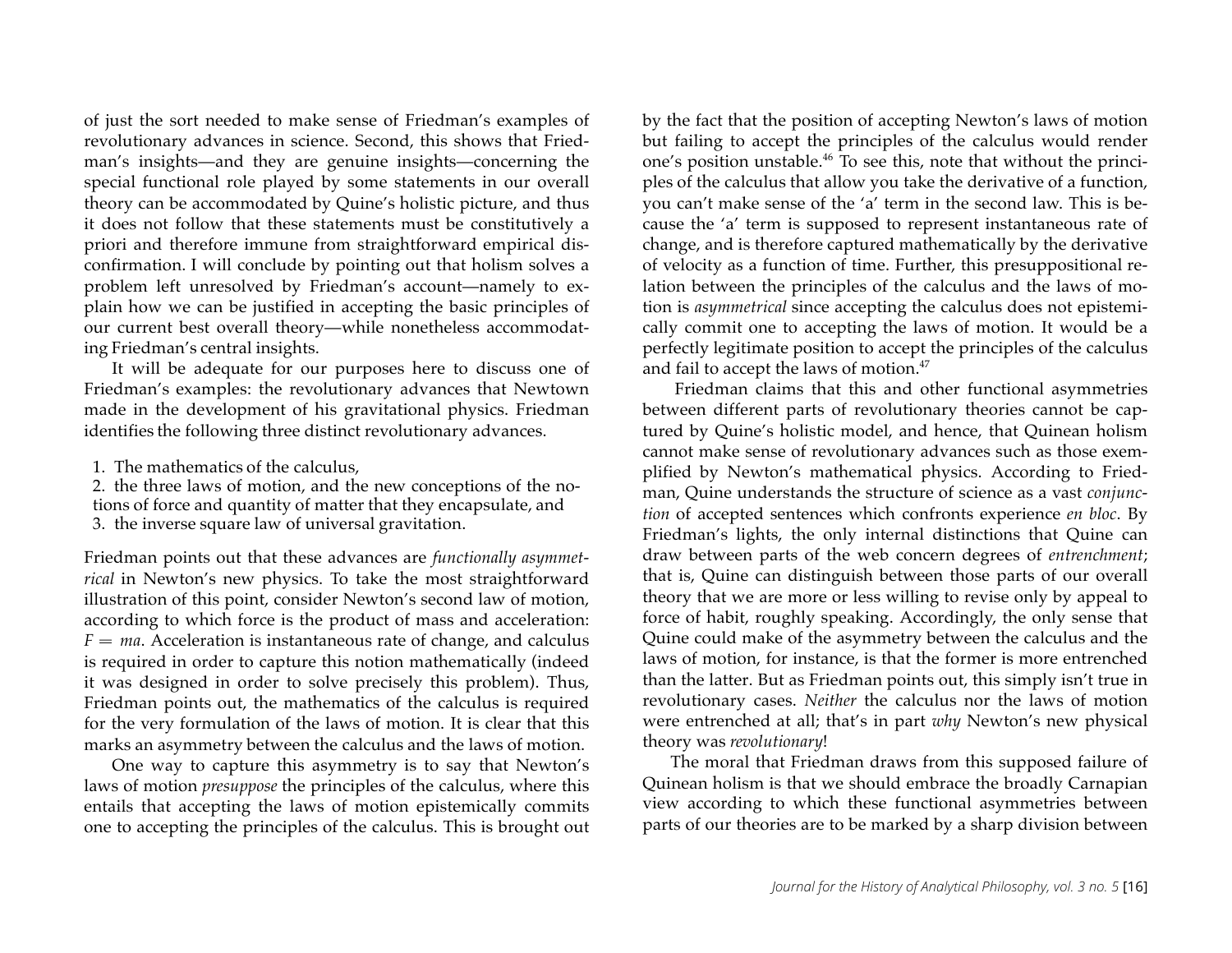the *framework* of our theories only within which is it possible to mathematically formulate and apply physical laws to empirical phenomena. As Friedman puts it "careful attention to the actual historical development of science, and, more specifically, to the very conceptual revolutions that have in fact led to our current philosophical predicament, shows that relativized a priori principles of just the kind Carnap was aiming at are central to our scientific theories." (Friedman 2002: 182) But, as I will now endeavor to show, this conclusion is too hasty.

Let me begin by enumerating three central points about which I believe Friedman is correct.

1. There are functional asymmetries between mathematical and logical principles and other theories that presuppose them. These functional asymmetries cannot be captured by degrees of entrenchment (which are genetic/historical in character). Accordingly, we should not understand our overall scientific theory as a vast, unstructured conjunction.

2. Laws and theories that presuppose mathematics and logic lack empirical content (and therefore cannot be *tested* by observation at all) unless they are in some way connected to observation.

3. Consideration of scientific revolutions reveals that our overall scientific theory has *foundations* in the sense that there are parts of our overall theory revision of which would require a "genuine expansion of our space of intellectual possibilities". (Friedman 2002:190) What makes an advance revolutionary is precisely that it makes it possible for us to see a way to do without a theoretical claim that we previously could see no way to give up. But, the foundations of our scientific theories need not be any more "certain" or "epistemically secure" than any other parts of our overall theory. They do not have any special *epistemic* status. (Friedman 2002: 190)

As I read Quine, he can accept all of these points. But, of course, Quine cannot accept the claim that there is a sharp distinction to be drawn between functionally *a priori* framework principles and empirical principles that are subject to confirmation or disconfirmation on empirical grounds. Thus, to defend the coherence of my reading, it is necessary to show that the above claims

do not imply Friedman's overall conclusion that fundamental logical and mathematical principles are consitutively *a priori framework principles* which are thus immune to empirical disconfirmation. Let us consider these points in turn.

First, as I argued in *§*1, Quine does think that there are functional asymmetries between various parts of our overall theory. Theorizing in the special sciences presupposes logic, but not conversely. Our overall theory has systematic internal structure. And, as I argued in *§§*2–3, Quine does not relinquish this view in favor of mere degrees of psychological entrenchment. In using our theory, Quine holds, we do not (and should not) regard it simply as an unstructured conjunction. Instead, we regard it has having rich systematic structure in which certain general principles—such as those of logic, mathematics, and theoretical physics—play a systematically fundamental role and are presupposed in all other areas of our overall theory. But, it is important to note, this does not require that we treat those principles as having an *a priori* status; that is, status of being immune to empirical confirmation or disconfirmation. It requires only that, in considering how to revise our theories in the face of recalcitrant experience, we bear in mind the substantial cost of revising their systematically fundamental portions.

Second, Quine agrees that laws or theories of the special sciences presuppose mathematics and logic for both their formulation and application to empirical phenomena. Indeed, the links between logic and experience necessary for application to empirical phenomena (and thus subjection to empirical test) are necessary for giving any empirical content to those laws or theories at all. In fact, as I argued in *§*1.2, this is one reason why logical laws are presupposed by all of our other theorizing. Just as on Friedman's picture, logical laws are required in order to coordinate empirical phenomena with the rest of our overall theory. But, unlike on Friedman's picture, this does not require that logical laws are *a priori*.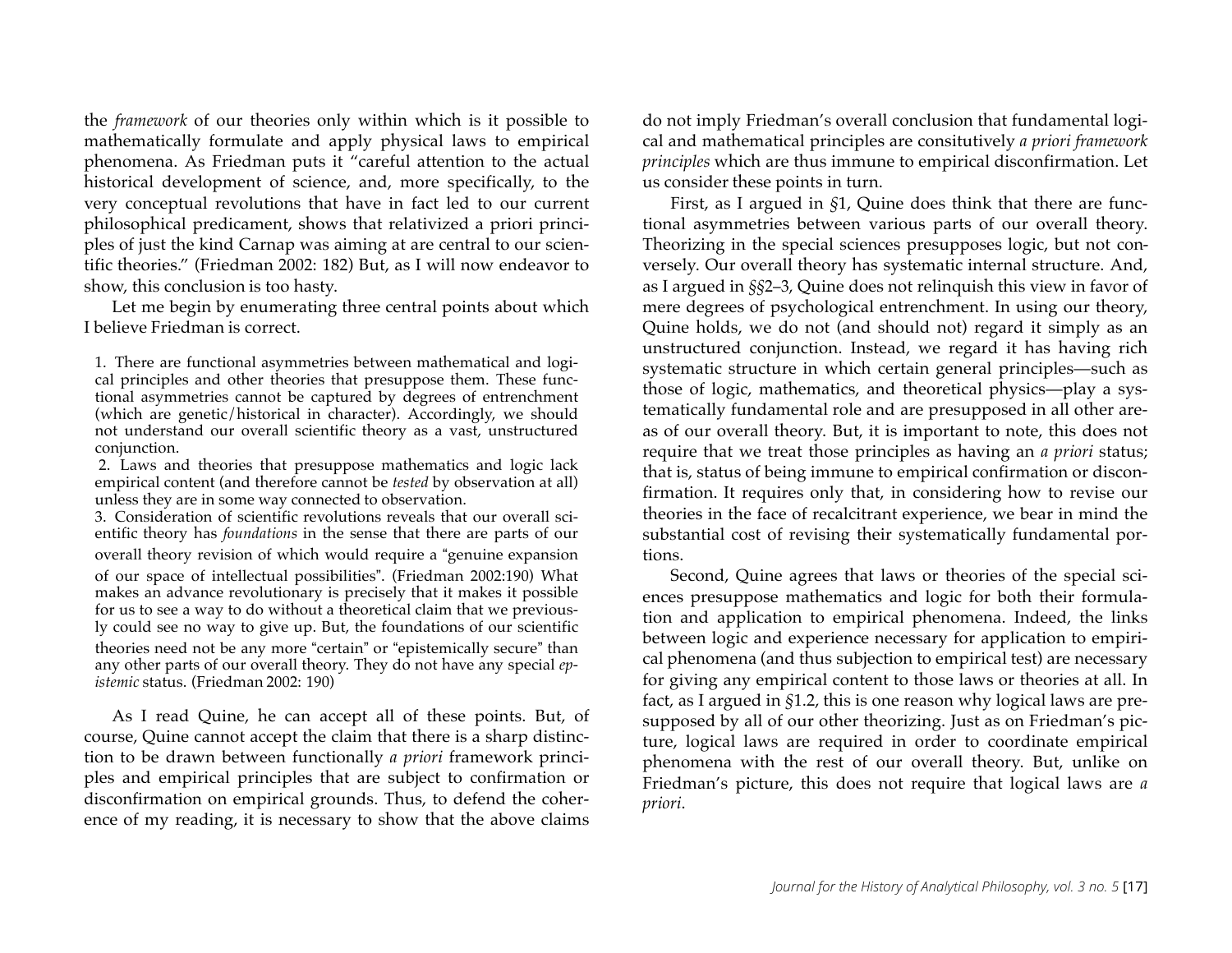Third, Quine holds that the systematically basic elements of our overall theory are indispensable, where this amounts to the claim that we currently see no way to give them up and still make sense of what we are doing. Thus, to revise these fundamental elements would precisely require that we come to see a new way to conduct our inquiries—a way independent of those elements that are currently systematically basic—that we could not see before. That is, it would require a revolutionary advance and a "genuine expansion of our space of intellectual possibilities". But this difficulty—that we currently can see no way to give up those principles that we currently hold as systematically fundamental—does not imply that these principles have any special epistemic status. And this is precisely what I pointed out in *§*2.1.

As these three claims illustrate, systematically basic principles play a special role in our overall theorizing. We employ and presuppose them throughout our reasoning, and partly because of this, in normal situations of testing, we hold them fixed. That is, these principles have a special *methodological* status for us: Because of their fundamental role in our theorizing, we can currently see no way to give them up, and thus do not typically select them as candidates for revision. But this does not imply that these principles are immune to confirmation or disconfirmation on empirical grounds. At most, it implies that we cannot currently see how empirical considerations could tell against these fundamental principles. But that is just because, to do that, we would need new principles to take their place; we would need a revolution.

This response to Friedman's challenge shows, I think, the power and interest of Quine's "web of belief" model of science. For, this picture accommodates the venerable and attractive idea that our overall scientific theory is structurally asymmetrical—and in particular that some parts of our theory are fundamental in our theorizing—while simultaneously accepting Quine's powerful arguments for the claim that no confirmationally relevant carving-up of our overall theory is possible. In addition, this picture allows us to explain why it is epistemically reasonable for us to accept the systematically basic elements of our overall theory. They are not simply conventionally adopted and not therefore immune from internal rational critique, as Friedman's picture suggests. Rather, it is reasonable for us to accept these principles because they are confirmed holistically; they are confirmed by the fact that they play a ineliminable (so far as we can currently see) role in our best current overall theory.<sup>48</sup>

#### **Matthew Carlson**

Wabash College carlsonm@wabash.edu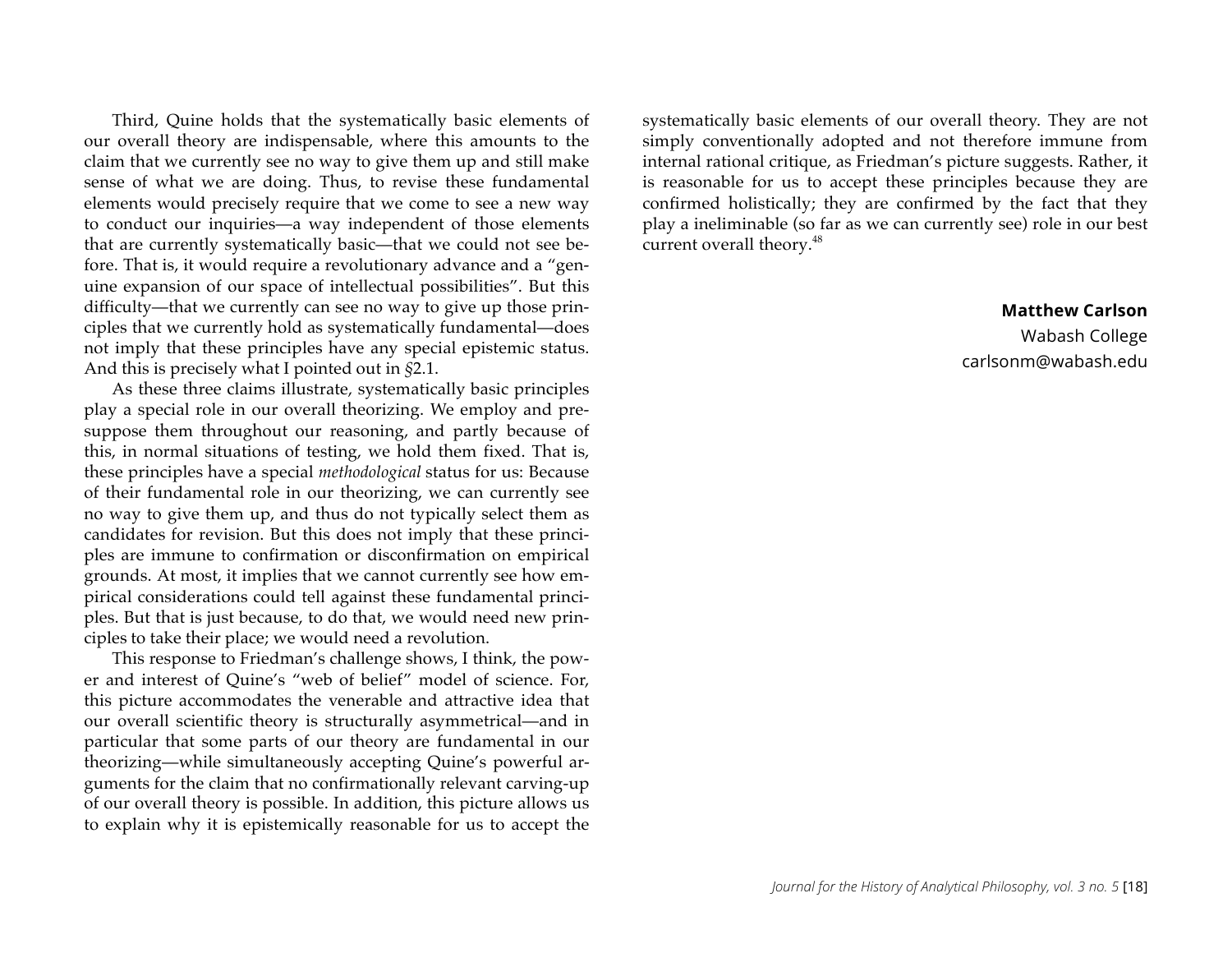**Notes**

 $1$  Ouine does moderate this holism in "Two Dogmas in Retrospect" (Quine 1991), but the essential point, for our purposes here, remains unchanged. Thanks to an anonymous referee for this journal for reminding me of this point.

<sup>2</sup> Quine makes similar statements elsewhere. A good example is (Quine 1976b: 102).

<sup>3</sup> Indeed, Quine seems to equate generality and remoteness from experience. That is, the more general a bit of theory is, the more remote it is from experience. This idea, first explicitly articulated by Aristotle in the *Posterior Analytics* (I.2, 72a), has been tremendously influential. We will discuss this connection further below.

<sup>4</sup> For further discussion of this point, see (Ricketts 2004: 196–197) and (Goldfarb 2001: 27).

<sup>5</sup> This is not intended, of course, as a *criterion* for logicality. Despite the fact that there are well-known theoretical problems concerning a criterion for sorting logical from non-logical expressions (the classic treatment is (Tarski 1986)), Quine is perfectly content to simply give a list. And, not surprisingly, it turns out that the logical vocabulary on his list consists of (some) grammatical particles.

 $6$  See (Quine 1986a: 50). Of course, some logically true sentences may be instances of more than one logical law. For example, any instance of the law of testability,  $\neg \varphi \lor \neg \neg \varphi$ , is also an instance of the law of excluded middle, *φ* ∨ *¬φ* . Accordingly, one could reject the law of excluded middle while still accepting the law of testability (i.e. one could adopt *testability logic* as it is sometimes called), and thus still hold that instances of the law of testability are *logical* truths.

<sup>7</sup> Of course, in so doing, one would also have to revise one's understanding of what a logical truth is. This may involve a revision of one's logical vocabulary, for instance.

<sup>8</sup> Arnold and Shapiro (2007: 294) provide some helpful discussion of this point. They take this to show that Quine is incorrect in claiming that rejection of a logical law could cause widespread damage in our overall theory. But Arnold and Shapiro are mistaken on this point, as I show in *§*1.2. The possibility of demoting a logical truth rather than rejecting it altogether makes it more difficult, but not impossible, to explain why rejection of a logical law would result in widespread theoretical damage, on Quine's picture.

<sup>9</sup> I defend this claim, and explain how to understand the sense of dependence at issue, in other work.

<sup>10</sup> Or determine that one does not need a reason to accept *ψ*.

 $11$  This is one reason why foundational crises (in e.g. mathematics) are crises. If one wishes to accept, e.g. the Heine-Borel theorem, but one refuses to accept the choice principle employed in its proof, then it appears that one must find some other suitable principle, or find an entirely different proof, or renounce one's acceptance of the theorem. This is the uncomfortable position that the French analysts found themselves in after Zermelo pointed out that the proofs of their most important theorems appeared to rely on the very choice principle that they vehemently opposed. For helpful discussion of this point, see (Shapiro 2009).

 $12$  Quine explicitly makes this point in (Quine 1986b). He writes: "[G]iven the second dogma, analyticity is needed to account for the meaningfulness of logical and mathematical truths, which are clearly devoid of empirical content. But when we drop the second dogma and see logic and mathematics rather as meshing with physics and other sciences for the joint implication of empirical consequences, the question of limiting empirical content to some sentences at the expense of others no longer arises."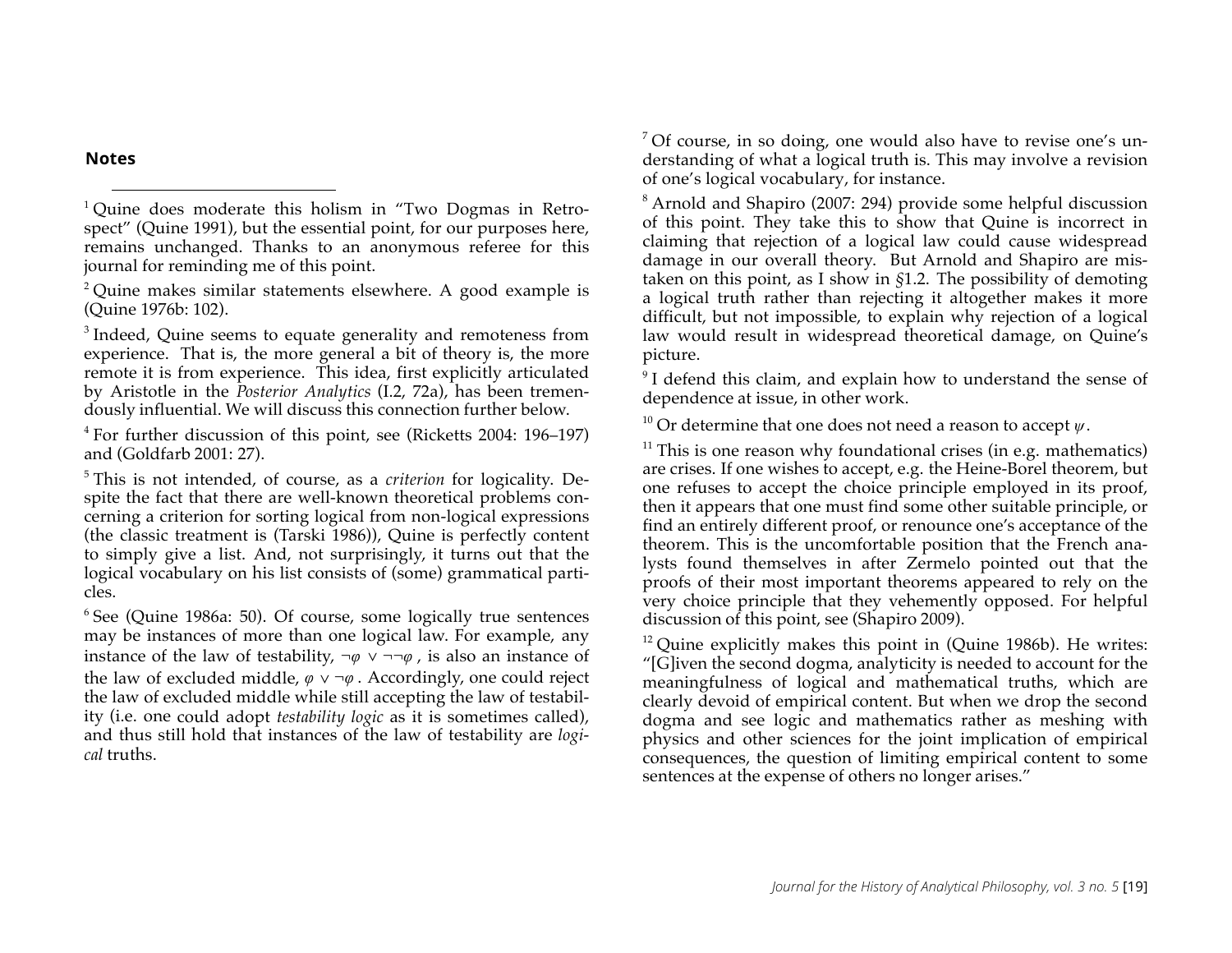$13$  To ward off undue confusion, I will note here that systematicity and generality go together, for Quine, and indeed for all adherents to the "classical model" of systematic science. Indeed, as I point out again at the end of *§*1, logic must be specially general in order for it to play the special systematic role that it does. I am teasing apart these two features of logic here only because I wish to show that Quine appeals to the systematic role of logic, and not *just* its generality, to explain why logical truths are not typically given up in the face of recalcitrant experience. Thanks to an anonymous referee for this journal for pressing me to clarify this point.

 $14$  For recent helpful discussion of the classical model of systematic science see (de Jong and Betti 2010, Lapointe 2010, Tsou 2009). For some discussion of Quine's relation to this tradition in particular, see (Ricketts 2004).

<sup>15</sup> This conception is especially prominent in Aristotle's view of a systematic science. Many of Quine's remarks suggest that he views the various domains of science as being (at least roughly) *ordered* by generality, so that, e.g. logic and mathematics are more general than physics, which is in turn more general than history or economics. (Quine 1950: xiii) Perhaps, as an anonymous referee for this journal suggests, the most promising way to understand this is in terms of the scope of applicability of the vocabulary particular to respective scientific domains. So, for instance, logic is more general than mathematics because all logical vocabulary is applicable to sentences of mathematics, but not vice-versa. This strikes me as a promising avenue for further research, but for my purposes here, I assume only that logical laws are more general than those of any other discipline, and that these laws are general in a special way, as I explained above.

 $16$  Thus, Hylton is correct in claiming that, for Quine, "changing our logic would be tantamount to tearing up our whole theory of the world and starting again." (Hylton 2007: 78) It is my hope that the discussion of the internal structure of the web of belief undertaken here explains why Hylton's claim is true.

<sup>17</sup> See Frege (1950: *§*3).

<sup>18</sup> For an excellent articulation and defense of this reading of Quine, see Ricketts (1982).

<sup>19</sup> In *Philosophy of Logic*, he writes that "Naturally the habit of accepting [logical] truths will be acquired hand in hand with grammatical habits. Naturally therefore the logical truths, or the simple ones, will go without saying; everyone will unhesitatingly assent to them if asked. Logical truths will qualify as obvious, in the behavioral sense in which I am using this term, or potentially obvious". (Quine 1986a: 102) In "The Nature of Natural Knowledge" we find: "We learn the grammatical construction 'p and q' by learning, among other things, to assent to the compound only in circumstances where we are disposed to assent to each component. Thus it is that the logical law of inference which leads from 'p and q' to 'p' is built into our habits by the very learning of 'and'.. . . Thus, in general, the acquisition of our basic logical habits is to be accounted for in our acquisition of grammatical constructions." (Quine 1975a: 78) See also (Quine 1973: *§§*20, 21).

 $20$  Thanks to the anonymous referee for this journal, whose comments helped me to clarify what I am claiming in this section.

 $21$  On the "necessity" of logic as Quine uses the term, see also (Quine 1950: xii).

<sup>22</sup> We find this in both the first (1950) and fourth (1982) editions.

 $23$  Additionally, in his 1934 lectures on Carnap, Quine writes that: "there are more and less firmly accepted sentences prior to any sophisticated system of thoroughgoing definition. The more firmly accepted sentences we choose to modify last, if at all, in the course of evolving and revamping our sciences in the face of new discoveries. And *among* these accepted sentences which we choose to give up last, if at all, there are those which we are not going to give up at all, so *basic* are they to our conceptual scheme. These, if any, are the sentences to which the epithet 'a priori' would have to apply." (Quine 1990a: 65)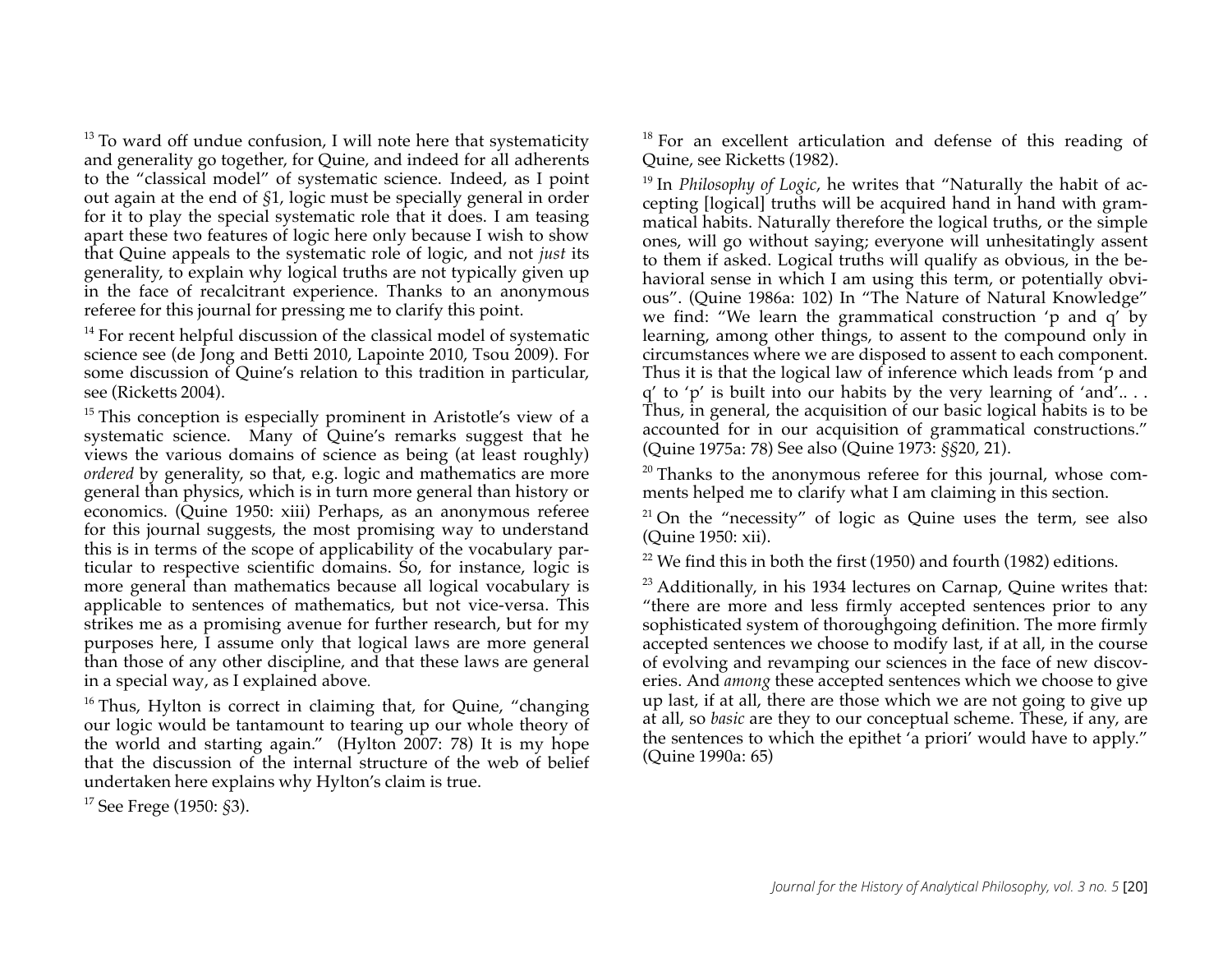Notice that the sentences that are basic to our conceptual scheme are simply *among* the sentences which we choose to give up last, if at all. For further discussion of this point, see also (Hylton 2001: 268).

<sup>24</sup> Recall that Quine thinks that all logical truths are obvious because they admit of a complete proof procedure. Interestingly, Quine seems to take completeness to be the criterion of potential obviousness. In contrasting mathematics with logic, Quine writes that mathematics "is not potentially obvious throughout; it does not even admit of a complete proof procedure." (Quine 1986a: 98) This echoes an earlier remark of Quine's concerning what he terms an important contrast between logic and set theory; namely the the former is obvious because it admits a complete proof procedure, and the latter, lacking a complete proof procedure, is not. (Quine 1976a: 111)

 $25$  On this point, it's worth noting that in discussions of centrality in the web of belief, Quine typically lumps logic and mathematics together. But, in discussions of obviousness, mathematics (and especially set theory) is either conspicuously absent, or explicitly claimed to be not obvious. I conjecture that this is because Quine takes completeness to be a mark of obviousness; see previous note.

 $26$  In a letter to Quine, Carnap reports (Quine and Carnap 1990: 154) that he has sent Quine a "pamphlet" detailing some of the main ideas of Part V of *The Logical Syntax of Language*; it is clear that he is referring to the above-quoted 1934 article. So it is very likely that Quine was familiar with this article (and, of course, he was quite familiar with LSL).

 $27$  It seems likely that Carnap inherited this idea from Frege, in whose work the importance of this distinction is repeatedly highlighted, but I will not pursue this point further here.

<sup>28</sup> I think it's instructive to compare Russell, from his *Introduction to Mathematical Philosophy*, on this point. That Quine read Russell, and this book in particular, during his intellectually formative years is well-known. Quine reports as much in his autobiography. Russell writes: "The most obvious and easy things in mathematics are not those that come logically at the beginning; they are things that, from the point of view of logical deduction, come somewhere in the middle". (Russell 1993: 2) It seems to me that Quine is thinking along similar lines.

 $29$  See (Sher 1999) for additional illuminating discussion of this question.

<sup>30</sup> See, for instance, Quine (1980c;b).

<sup>31</sup> This paragraph is heavily indebted to Ebbs (1997: *§*22).

<sup>32</sup> Or, more accurately, would not contribute *better* than other options we have available.

<sup>33</sup> See Quine (1951: *§*IV), Quine (1976a: *§*III).

<sup>34</sup> On this point, see (Putnam 1979).

 $35$  And this use is, as Quine puts it, "the technology of truthseeking" (Quine 1986b: 664) or "the technology of deduction." (Quine 1994: 143)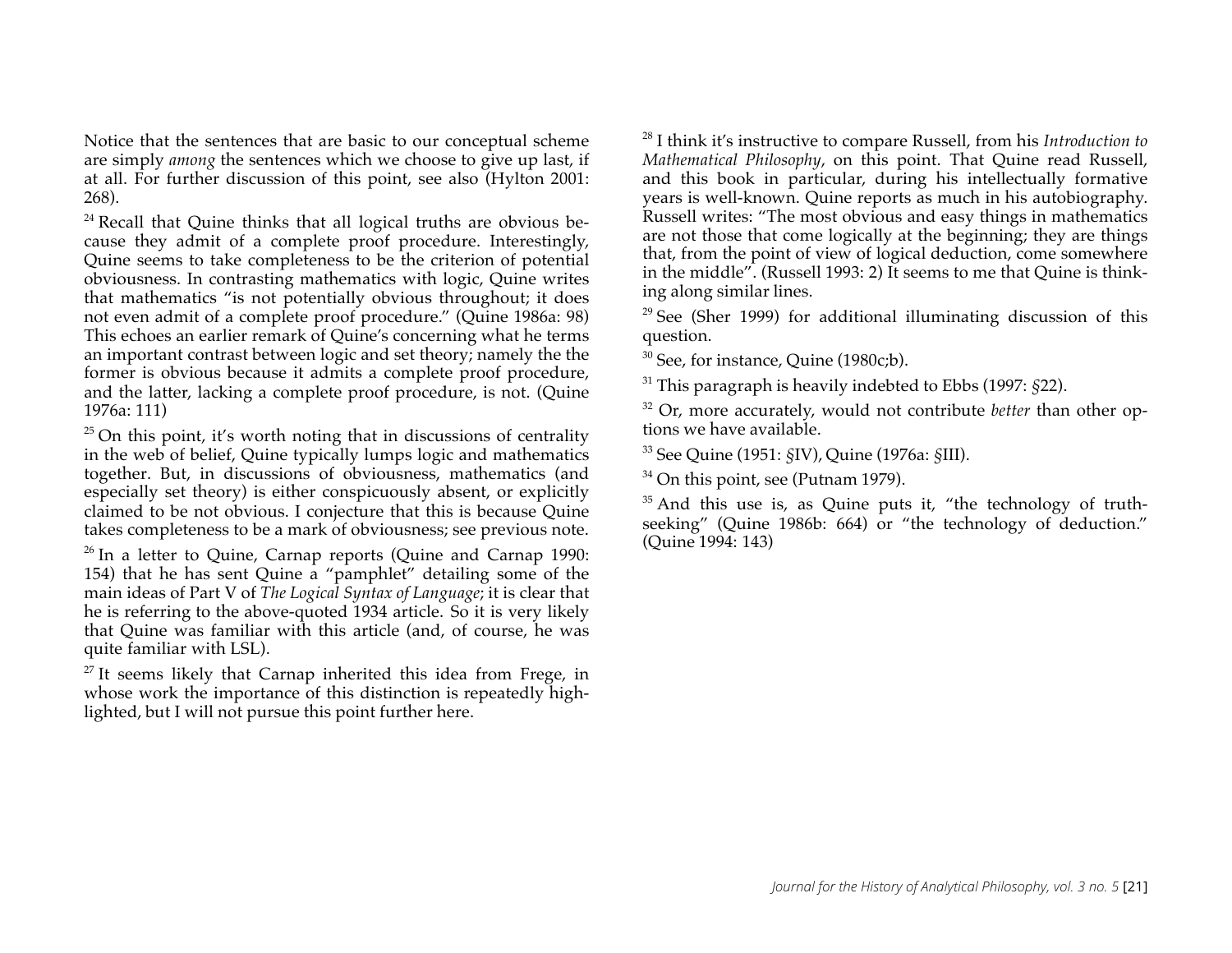$36$  The paragraph from which these quotations are taken is worth quoting in full. "To implement an efficient algorithm of deduction is no more our concern, in these pages, than was the implementation of communication. But the simplification and clarification of logical theory to which a canonical notation contributes is not only algorithmic; it is also conceptual. Each reduction that we make in the variety of constituent constructions needed in building the sentences of science is a simplification in the structure of the inclusive conceptual scheme of science. Each elimination of obscure constructions or notions that we manage to achieve, by paraphrase into more lucid elements, is a clarification of the conceptual scheme of science. The same motives that impel scientists to seek ever simpler and clearer theories adequate to the subject matter of their special sciences are motives for simplification and clarification of the broader framework shared by all the sciences. Here the objective is called philosophical, because of the breadth of the framework concerned; but the motivation is the same. The quest of a simplest, clearest overall pattern of canonical notation is not to be distinguished from a quest of ultimate categories, a limning of the most general traits of reality. Nor let it be retorted that such constructions are conventional affairs not dictated by reality; for may not the same be said of physical theory? True, such is the nature of reality that one physical theory will get us around better than another; but similarly for canonical notations." (Quine 1960: 161)

<sup>37</sup> Quine agrees. See (Quine 1969: 76).

 $38$  It is, of course, a matter of psychology which structures we find more simple and why.

<sup>39</sup> Or, more cautiously, Quine *thinks* that his naturalism is more thorough than Carnap's. On Carnap's view, the logic of science involves the development and investigation of language systems, or frameworks, within which scientific inquiry can then be conducted. Thus there is a distinction between properly scientific inquiry (which is *internal* to a framework) and the logic of science (which is *external* to a framework). (Carnap 1956) In "Two Dogmas", Quine famously argues against this distinction and claims that, in so doing, he "espouse[s] a more thorough pragmatism." (Quine 1951: 43)

<sup>40</sup> Ebbs (2014) points out an interesting parallel between Carnap and Quine here. The parallel is that the psychologization of epistemology plays the same role for Quine as the arithmetization of syntax plays for Carnap. In both cases, the point is to show that the "logic of science" is just part of science itself; viz., is just a part of psychology or arithmetic, respectively. Nonetheless, in order to actually make use of a theory or "language system" we cannot regard it as simply psychology or arithmetic, respectively, any more than we can regard the objects over which we quantify as simply "myths" or "cultural posits."

<sup>41</sup> Interestingly, this conclusion also shows that, for Quine, the descriptive project of naturalized epistemology does not supersede the normative project of the logic of science. Both have important places in our overall theoretical picture of the world. Ironically, this means that Quine would likely find fault with many of the latter-day "naturalized epistemologists" whose work he inspired. For more discussion of this point, see also (Johnsen 2005), who reaches this conclusion by rather different means.

 $42$  Here we assume that the 'derivative from' relation is transitive.

<sup>43</sup> And, hence, the parts of the structure are all confirmed in the same way, viz., derivatively by virtue of belonging to the structure.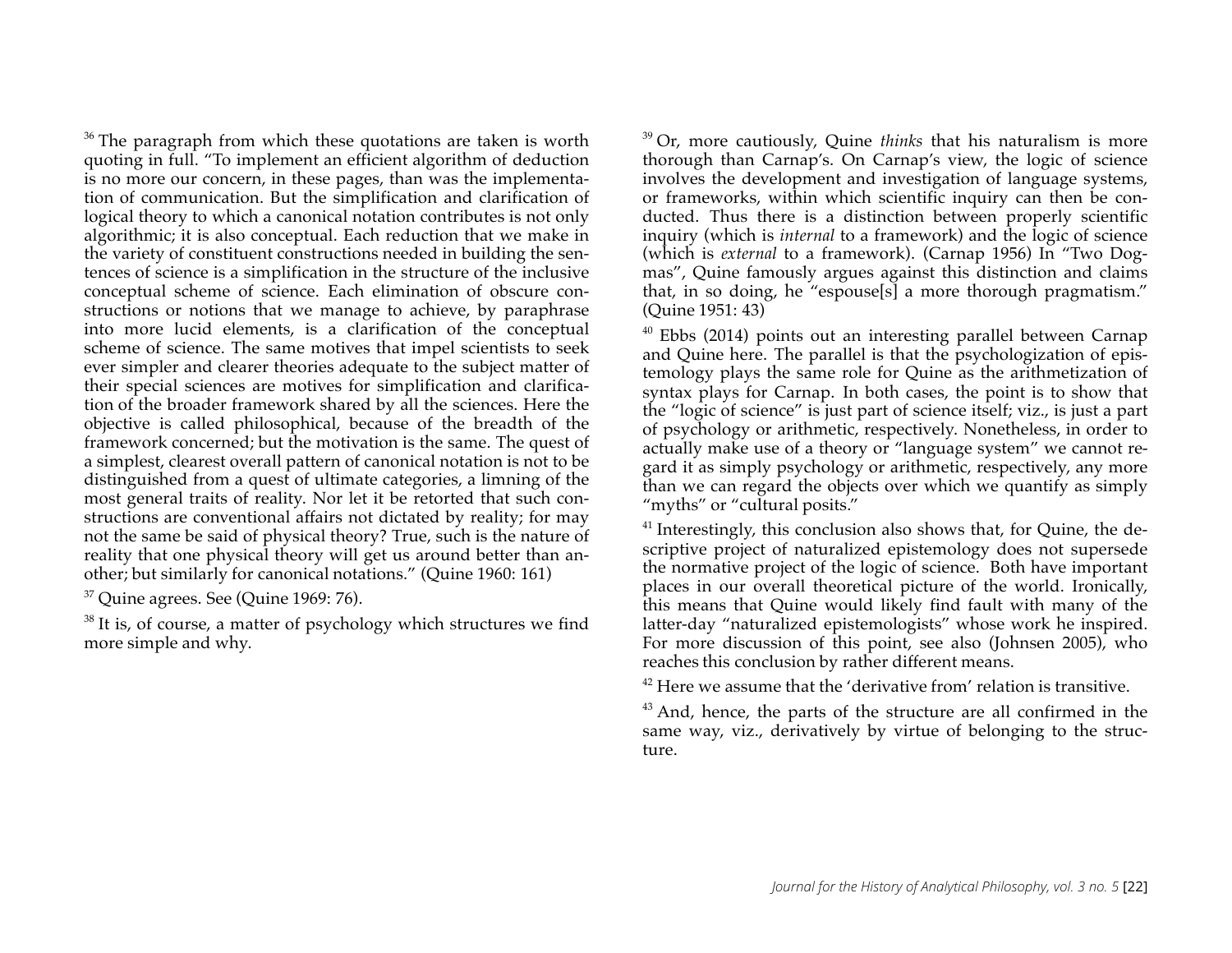<sup>44</sup> Indeed, Quine's introduction of confirmational holism in *§*V of "Two Dogmas" is accompanied by his despairing of saying anything informative about confirmation: "I am impressed also, apart from prefabricated examples of black and white balls in an urn, with how baffling the problem has always been of arriving at any explicit theory of the empirical confirmation of a synthetic statement." (Quine 1951: 39)

<sup>45</sup> On this point see also Quine's remarks on regimentation, quoted above. (Quine 1960: 161)

<sup>46</sup> As I discussed in *§*1.2, *one* way in which accepting *φ* can epistemically commit one to accepting  $\psi$  is if  $\varphi$  has  $\psi$  as a logical consequence. But as the example under consideration makes plain, it is not the only way. Accepting *φ* can epistemically commit one to accepting  $\psi$  if  $\varphi$  *presupposes*  $\psi$  in the sense noted above.

<sup>47</sup> Indeed, this was roughly Leibniz's position.

 $48$  I am indebted to many people for their help with various aspects of this paper. First and foremost, I am indebted to Gary Ebbs. Not only did he read many drafts of this paper, and spend many hours discussing it with me, but he is the source of my interest in understanding Quine's work. But for his influence, this paper would not have been written at all. I also benefited tremendously from comments on earlier drafts of this paper from Kelly Becker, Susan Blake, Mary Domski, Dave Fisher, Marija Jankovich, Mark Kaplan, Mike Koss, Andrew McAninch, David McCarty, Blakely Phillips, Krista Rodkey, and an anonymous referee for this journal. I presented earlier versions of this paper at the Early Analytic Philosophy Conference at Indiana-Purdue University Fort Wayne in March 2013, the Eastern APA meeting in December 2012, the meeting of the Society for the Study of the History of Analytical Philosophy in May 2012, and the Indiana University Logic Group in November 2011. I am grateful to my commentators and audience members on these occasions for helpful comments and criticisms.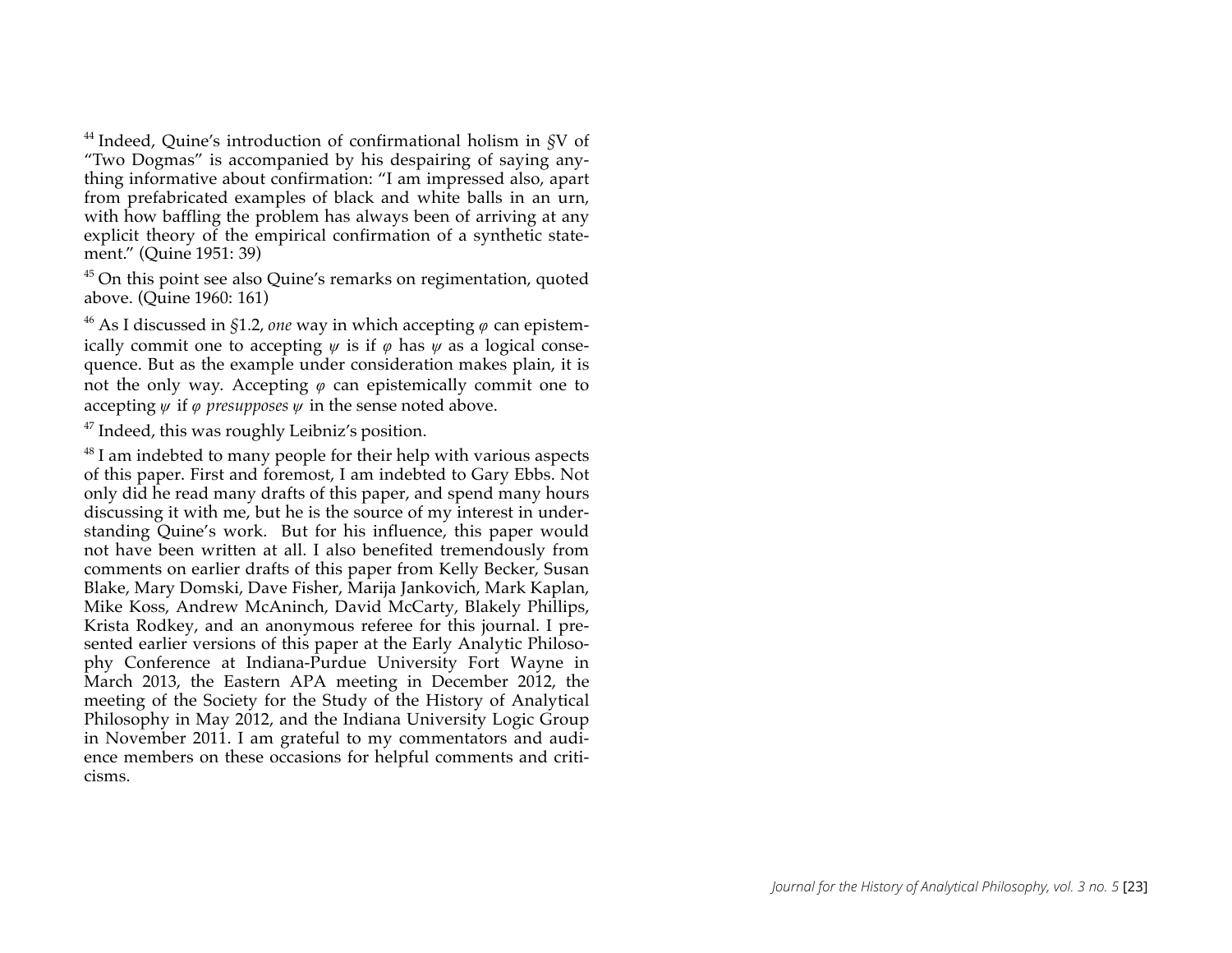#### **References**

- Arnold, J. and Shapiro, S. (2007). Where in the (World Wide) Web of Belief is the Law of Non-contradiction? *Noûs*, 41(2):276– 297.
- Burge, T. (1998). Frege on knowing the foundation. *Mind*, 107(426), 305–347.
- Carnap, R. (1956). Empiricism, Semantics, and Ontology. In *Meaning and Necessity: A Study in Semantics and Modal Logic*, 205–221. University of Chicago Press, Chicago.
- (1963). Intellectual autobiography. In Schilpp, P. A., editor, *The Philosophy of Rudolf Carnap*, The Library of living philosophers, 3–86. Open Court, La Salle, Ill, 1st ed. edition.
- $-$  (1987). The Task of the Logic of Science. In McGuinness, B., editor, *Unified Science: The Vienna Circle Monograph Series*. D. Reidel.
- de Jong, W. R. and Betti, A. (2010). The Classical Model of Science: a millenia-old model of scientific rationality. *Synthese*, 174(2):185–203.
- Ebbs, G. (1997). *Rule-Following and Realism*. Harvard University Press, Cambridge, Mass.
- (2014). Quine's Naturalistic Explication of Carnap's Logic of Science. In Harman, G. and Lepore, E., editors, *A Companion to W. V. O. Quine*, Blackwell Companions to Philosophy, chapter 22, 465–482. Blackwell.
- Floyd, J. and Shieh, S., editors (2001). *Future Pasts: The Analytic Tradition in Twentieth-Century Philosophy*. Oxford University Press.
- Frege, G. (1950). *The Foundations of Arithmetic; a Logico-mathematical Enquiry into the Concept of Number*. Blackwell.
- Friedman, M. (2001). *Dynamics of Reason*. CSLI Publications Stanford, CA.
- $-$  (2002). Kant, Kuhn, And The Rationality Of Science. *Philosophy of Science*, 69(2):171–190.
- Goldfarb, W. (2001). Frege's Conception of Logic. In Floyd and Shieh (2001), chapter 1, 25–42.
- Hylton, P. (2001). "The Defensible Province of Philosophy": Quine's 1934 Lectures on Carnap. In Floyd and Shieh (2001), chapter 11, 257–276.
- ——— (2007). *Quine*. Routledge.
- Johnsen, B. C. (2005). How to Read "Epistemology Naturalized". *The Journal of Philosophy*, 102(2):78–93.
- Lapointe, S. (2010). Bolzano *a priori* knowledge, and the Classical Model of Science. *Synthese*, 174(2):263–281.
- Putnam, H. (1979). The analytic and the synthetic. In *Mind, Language, and Reality*, volume 2 of *Philosophical Papers*, 33– 70. Cambridge University Press.
- Quine, W. V. (1950). *Methods of Logic*. Holt, 1st edition.
- ——— (1951). Two Dogmas of Empiricism. *The Philosophical Review*, 60:20–43.
- ——— (1953). Mr. Strawson on Logical Theory. *Mind*, 62(248):433– 451.
- ——— (1957). The scope and language of science. *British Journal for the Philosophy of Science*, 8(29):1–17.

*Journal for the History of Analytical Philosophy, vol. 3 no. 5* [24]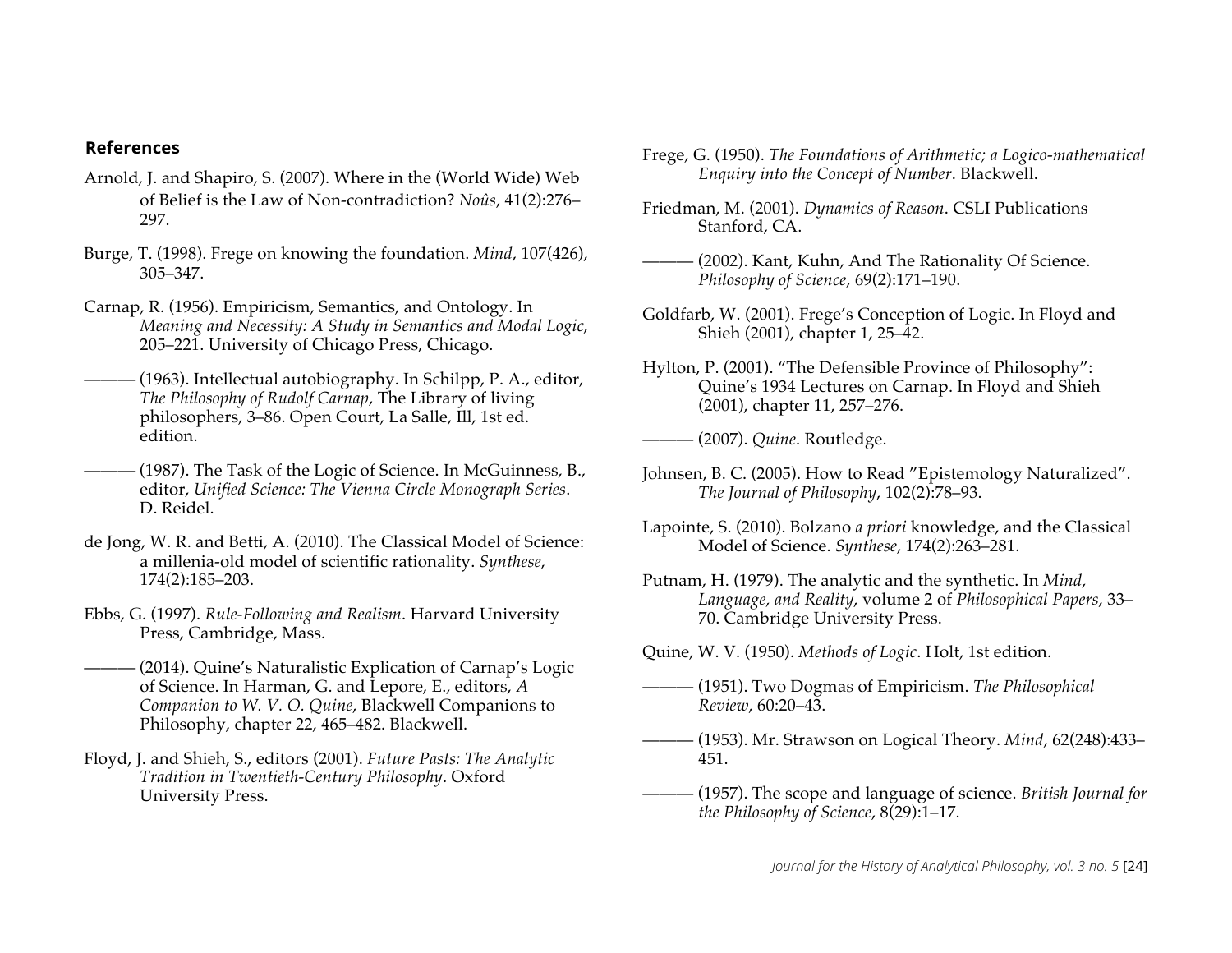- ——— (1960). *Word and Object*. Technology Press of the Massachusetts Institute of Technology, Cambridge.
- ——— (1969). Epistemology Naturalized. In *Ontological relativity and other essays*, 69–90. Columbia University Press.
- ——— (1970). *Philosophy of logic*. Prentice-Hall.
- (1972). On the Role of Logic in Explanation. In MacKinnon, E., editor, *The Problem of Scientific Realism*, 150–157. Appleton-Century-Crofts, New York.
- ——— (1973). *The Roots of Reference*. Open Court.
- $-$  (1975a). The nature of natural knowledge. In Guttenplan, S., editor, *Mind and Language: Wolfson College Lectures 1974*, chapter 4, 67–82. Oxford University Press.
- $-$  (1975b). On Empirically Equivalent Systems of the World. *Erkenntnis (1975-)*, 9(3):313–328.
- $-$  (1976a). Carnap and logical truth. In Quine (1976c), 107– 132.
- (1976b). Truth by convention. In Quine (1976c), 77–106.
- ——— (1976c). *The Ways of Paradox, and Other Essays*. Harvard University Press, Cambridge, MA, revised and enlarged edition.
- ——— (1980a). *From a logical point of view: 9 logico-philosophical essays*. Harvard University Press, second edition.
- (1980b). Logic and the reification of universals. In Quine (1980a), chapter VI, 102–129.
- $-$  (1980c). On what there is. In Quine (1980a), 1–19.
- ——— (1981). Reply to Stroud. *Midwest Studies In Philosophy*, 6(1):473–476.
- $-$  (1982). *Methods of Logic*. Harvard University Press, 4th edition.
- ——— (1983). *Mathematical Logic*. Harvard University Press, revised edition.
- ——— (1986a). *Philosophy of Logic*. Harvard University Press, Cambridge, Mass, second edition.
- $-$  (1986b). Reply to Morton White. In Hahn, L. E. and Schilpp, P., editors, *The Philosophy of W. V. Quine*, 663–665. Open Court.
- $-$  (1990a). Lectures on Carnap. In Quine and Carnap (1990).
- ——— (1990b). *Pursuit of Truth*. Harvard University Press.
- ——— (1991). Two Dogmas in Retrospect. *Canadian Journal of Philosophy*, 21(3):265–274.
- ——— (1994). Promoting Extensionality. *Synthese*, 98(1):143–151.
- Quine, W. V. and Carnap, R. (1990). *Dear Carnap, dear Van: the Quine-Carnap Correspondence and Related Work*. University of California Press.
- Ricketts, T. G. (1982). Rationality, translation, and epistemology naturalized. *The Journal of Philosophy*, 79:117–136.
- ——— (2004). Frege, Carnap, and Quine: Continuities and Discontinuities. In Awodey, S. and Klein, C., editors, *Carnap Brought Home: The View from Jena*, 181–202. Open Court Publishing.
- Russell, B. (1993). *Introduction to Mathematical Philosophy*. Dover Classics of Science and Mathematics. Dover Publications, New York, 2nd edition.